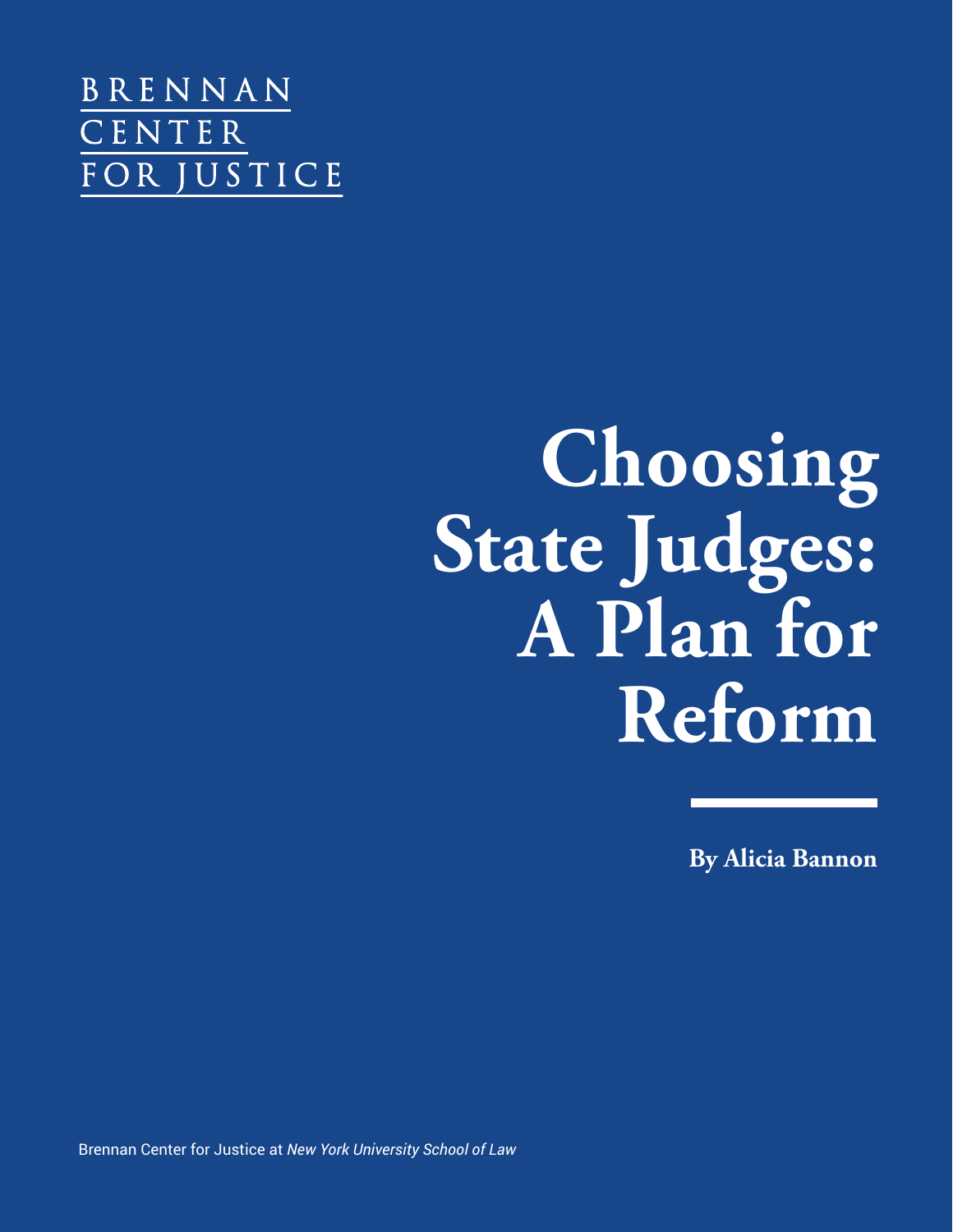## **About the Brennan Center for Justice**

The Brennan Center for Justice at NYU School of Law is a nonpartisan law and policy institute that works to reform, revitalize — and when necessary defend — our country's systems of democracy and justice. The Brennan Center is dedicated to protecting the rule of law and the values of constitutional democracy. We focus on voting rights, campaign finance reform, ending mass incarceration, and preserving our liberties while also maintaining our national security. Part think tank, part advocacy group, part cutting-edge communications hub, we start with rigorous research. We craft innovative policies. And we fight for them — in Congress and the states, in the courts, and in the court of public opinion.

## **About the Brennan Center's Democracy Program**

The Brennan Center's Democracy Program encourages broad citizen participation by promoting voting and campaign finance reform. We work to secure fair courts and to advance a First Amendment jurisprudence that puts the rights of citizens — not special interests — at the center of our democracy. We collaborate with grassroots groups, advocacy organizations, and government officials to eliminate the obstacles to an effective democracy.

## **About the Author**

**Alicia Bannon** is Deputy Director for Program Management in the Brennan Center's Democracy Program. She leads the Center's fair courts work, where she directs research, advocacy, and litigation to promote a fair and impartial judicial system. Ms. Bannon has authored several nationally recognized reports and articles on judicial selection, access to justice, and government dysfunction, including *Who Pays for Judicial Races?* (2017), *Rethinking Judicial Selection in State Courts*  (2016), and *Criminal Justice Debt: A Barrier to Reentry* (2010). She was previously an adjunct professor at NYU School of Law, where she taught the Brennan Center Public Policy Advocacy Clinic, and at Seton Hall Law School, where she taught a course in professional responsibility and legal ethics. Prior to joining the Brennan Center, Ms. Bannon was a John J. Gibbons Fellow in Public Interest and Constitutional Law at Gibbons P.C. in Newark, N.J., where she engaged in a wide range of public interest litigation within New Jersey and nationally. Ms. Bannon was also previously a Liman Fellow and Counsel in the Brennan Center's Justice Program.

Ms. Bannon received her J.D. from Yale Law School, where she was a Comments Editor of the Yale Law Journal and a Student Director of the Lowenstein International Human Rights Clinic. She clerked for the Honorable Sonia Sotomayor in the Court of Appeals for the Second Circuit and the Honorable Kimba M. Wood in the Southern District of New York. She graduated from Harvard College summa cum laude with a degree in Social Studies. Prior to law school, she worked in Kenya and Uganda managing impact evaluations of education and health interventions, and at the Center for Global Development in Washington, D.C.

## **Acknowledgments**

The Brennan Center gratefully acknowledges Laura and John Arnold, Carnegie Corporation of New York, Democracy Alliance Partners, The JPB Foundation, Martin and Ruth Krall, Open Society Foundations, Piper Fund, a Proteus Fund initiative, and Rockefeller Brothers Fund for their generous support of this work.

The author is grateful to her Brennan Center colleagues John Kowal, Wendy Weiser, Dorothy Samuels, Jim Lyons, Douglas Keith, Laila Robbins, Lisa Benenson, Stephen Fee, Zachary Roth, Jennifer Woodhouse, and Matthew Duffy for their thoughtful feedback, editorial guidance, and assistance. The author also received invaluable feedback on the report from Malia Reddick, a political scientist with expertise on judicial selection, Billy Corriher, who studies judicial selection trends at the Institute for Southern Studies, and Eric Lesh, Executive Director of the LGBT Bar Association of Greater New York. Finally, the author is indebted to the numerous judges, scholars, judicial nominating commission members, bar leaders, advocates, and other stakeholders who shared their insights as we developed our recommendations.

© 2018. This paper is covered by the Creative Commons Attribution-NonCommercial-NoDerivs license. It may be reproduced in its entirety as long as the Brennan Center for Justice at NYU School of Law is credited, a link to the Center's web pages is provided, and no charge is imposed. The paper may not be reproduced in part or in altered form, or if a fee is charged, without the Center's permission. Please let the Center know if you reprint.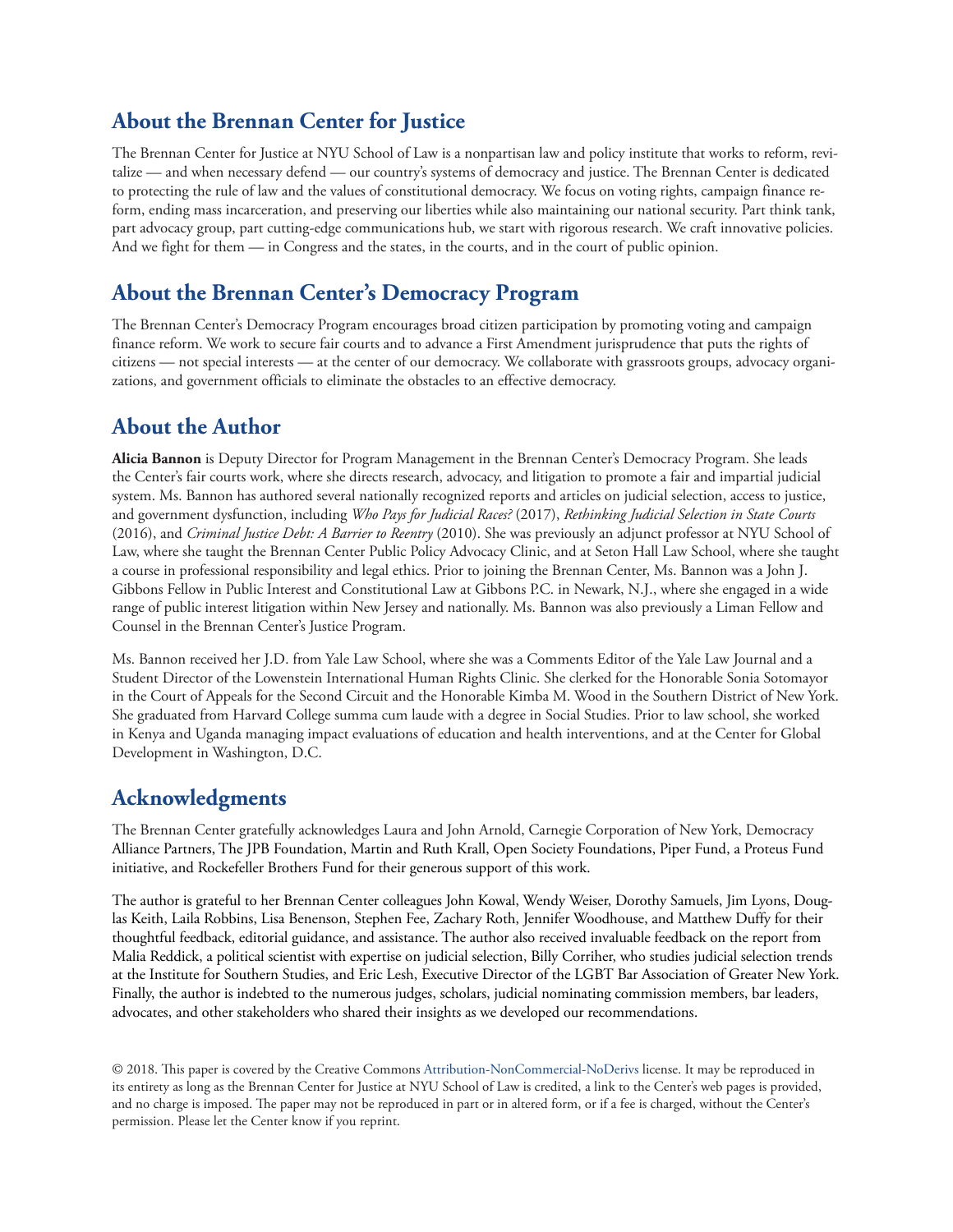# **Table of Contents**

| Replace Supreme Court Elections with an Accountable Appointment System  6          |
|------------------------------------------------------------------------------------|
| 1. The Mixed History of Judicial Appointments: Contending with the Disadvantages 6 |
| APPOINTMENT AND MEMBERSHIP<br>NOMINATING COMMISSION PROCESS                        |
|                                                                                    |
|                                                                                    |
|                                                                                    |
|                                                                                    |
|                                                                                    |
| Adopt Additional Safeguards in States with Judicial Elections  12                  |
|                                                                                    |
|                                                                                    |
|                                                                                    |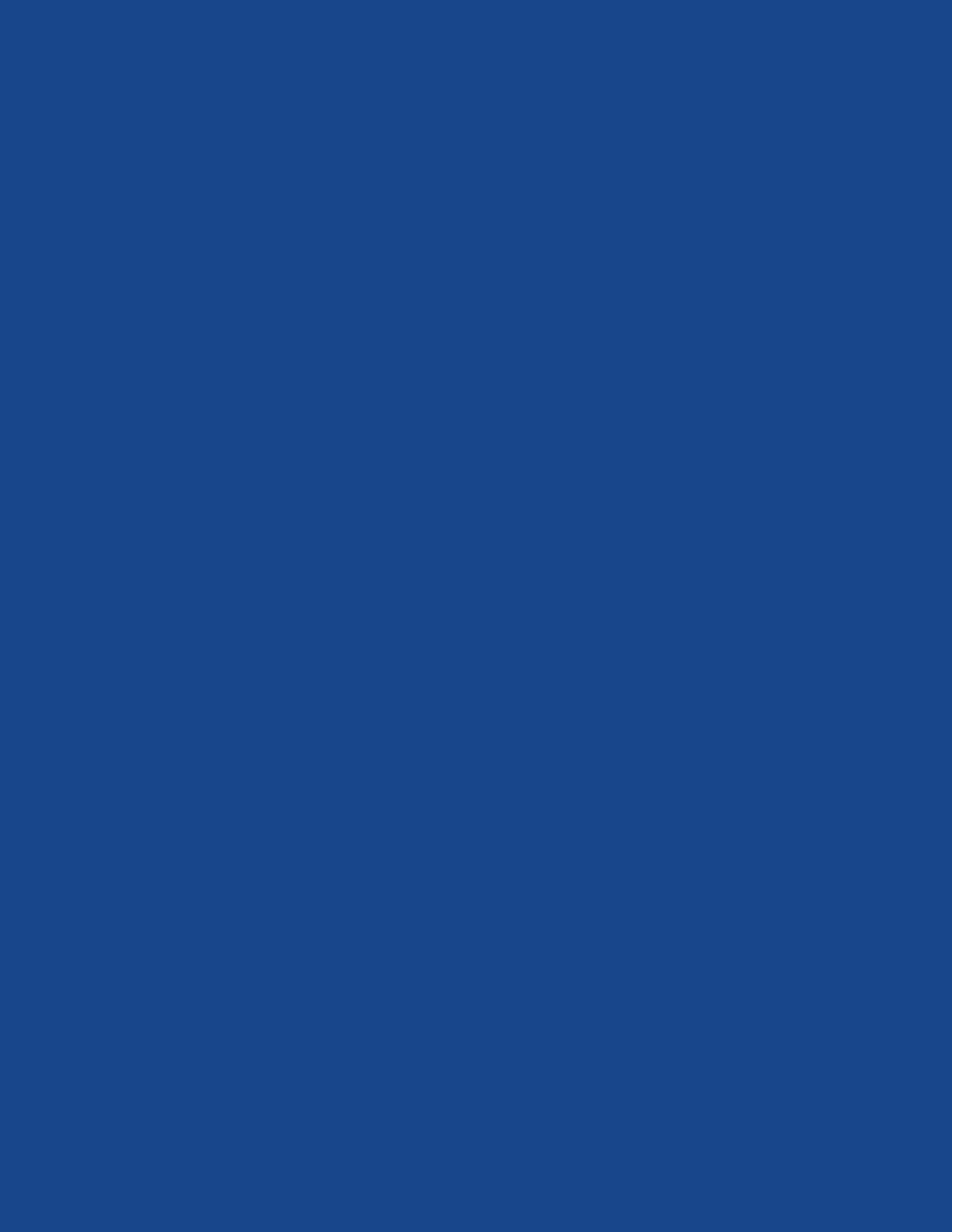**F** of January 2017, 20 states had at least one justice on their supreme court air and impartial justice is under threat in state supreme courts across the country. Less than a generation ago, state supreme court elections were subdued affairs. No longer. Today, special interests routinely pour large sums into supreme court races. As who had been involved in a \$1 million election.1 And during the 2015-16 election cycle, more justices were elected in \$1 million-plus elections than ever before. $2$  Outside spending by special interest groups  $-$  most of which do not disclose their donors  $-$  also shattered previous records. $3$  Perhaps unsurprisingly, nearly 90 percent of respondents to a 2013 poll said they believed that campaign cash affects judicial decisions.<sup>4</sup>

While the U.S. Supreme Court usually grabs the headlines, state supreme courts play a powerful role in American life. Ninety-five percent of all cases are filed in state courts, and state supreme courts are typically the final word on state law.5 Their decisions can have profound effects on our lives and on states' legal and policy landscapes — from whether an Ohio town can regulate fracking,<sup>6</sup> to whether Kansas must increase public education spending by hundreds of millions of dollars,<sup>7</sup> to whether Massachusetts officials can detain people based on a request from federal immigration authorities.<sup>8</sup> At a time when the broken process for confirming justices to the U.S. Supreme Court is in sharp focus, safeguarding state courts as a backstop to defend our rights should be urgent business.

A judge's job is to apply the law fairly and protect our rights, even when doing so is unpopular or angers the wealthy and powerful. But the reality of competing in costly, highly politicized elections is at odds with this role. If a judge rules against a major donor, will that donor still fund her next campaign? If she angers a powerful political interest, will she face an avalanche of attack ads? These electoral pressures create a morass of conflicts of interest that threaten the appearance, and reality, of fair decision-making. They're also a roadblock for aspiring judges who can't tap million-dollar networks.

Left unchecked, these trends can undermine the integrity of state supreme courts and the public trust that undergirds their legitimacy. The implications for American justice are acute.

That's why the Brennan Center is urging states to reform their systems for choosing judges. We recommend that states do away with state supreme court elections completely. Instead, justices should be appointed through a publicly accountable process conducted by an independent nominating commission. Furthermore, to genuinely preserve judicial independence, all justices should serve a single, lengthy term. No matter the mechanism by which they reach the bench, be it an election or an appointment by the governor or legislature, justices should be freed from wondering if their rulings will affect their job security.

We are not the first to consider reforms to state judicial selection. Over the past 20 years, numerous bar associations, academics, judges, advocates, and other experts have offered ideas about how to mitigate special inter-

## **Nearly 90 percent of voters believe that campaign cash affects judicial decisions.**

est influence in judicial elections,<sup>9</sup> including public financing for judicial races and stronger ethics rules for judges. Many have called for eliminating

contested judicial elections.10 But states have been slow to act.<sup>11</sup> Meanwhile, recent trends — including the increased prevalence of high-cost elections and the growing role of outside interest groups — have created both heightened urgency and new policy challenges.

Our proposals are the result of a three-year project taking a fresh look at judicial selection. We focused on state supreme courts, where the rise of politicized elections has been most pronounced. We studied how each state selects its justices,<sup>12</sup> including individual case studies<sup>13</sup> and an in-depth examination of judicial nominating commissions.<sup>14</sup> We spoke to dozens of experts and stakeholders,<sup>15</sup> reviewed the extensive legal and social science literature on judicial selection, and considered reform proposals from bar associations, legislatures, and scholars.<sup>16</sup>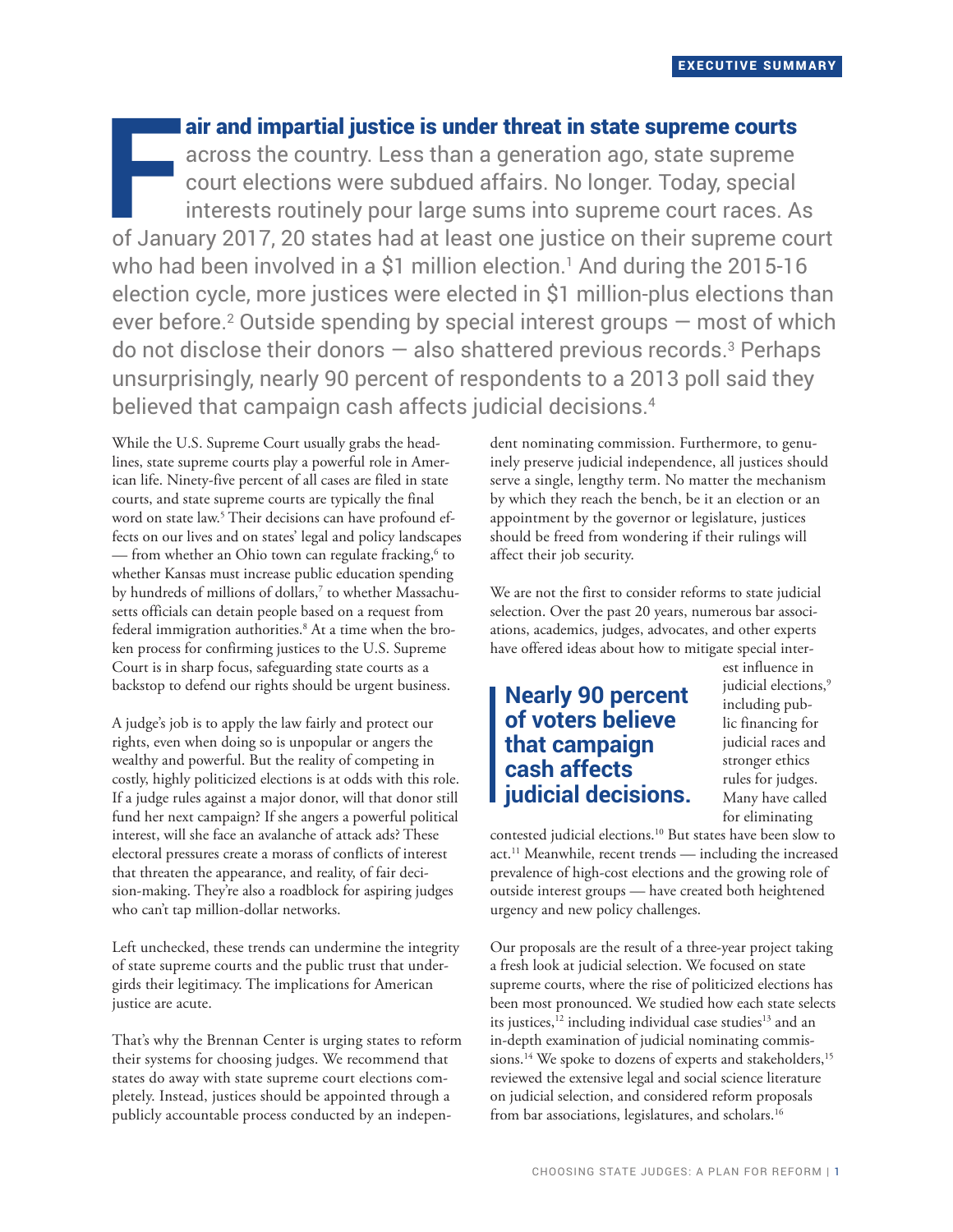## **1. End Supreme Court Elections & Use an Accountable Appointment System**

Twenty-two states provide for contested supreme court elections, where multiple candidates can vie for a seat on the bench. These competitions should be replaced by a publicly accountable appointment system that is transparent and minimizes opportunities for political self-dealing. Likewise, the 19 states that use retention elections, where sitting justices must stand for uncontested up-or-down votes to retain their seats, should eliminate them.

One reason recent efforts to eliminate judicial elections have faltered is a lack of public trust in an alternative process. This skepticism is often well-placed. If an appointment system does not allow for public oversight and does not curb opportunities for political influence, it can wind up being vulnerable to many of the same pressures as judicial elections.

We therefore urge states to adopt a "merit selection" appointment process, in which an independent nominating commission vets judicial candidates and issues a short list. The governor then selects an appointee from the list provided to her.

But the mechanics and procedures underlying such a system are critical — both to promote public trust and to minimize opportunities for abuse. Nominating commissions should be bipartisan, appointed by diverse stakeholders, include non-lawyers, and have clear criteria for vetting candidates. The nominating process should be open and transparent, with publicly available data about the diversity of applicants and nominees. In addition, the governor, not the state legislature, should be empowered to select an appointee from the commission's short list. Finally, states should not use retention elections, where justices stand for an up-or-down vote, as part of a merit selection process.

Importantly, these recommendations also apply to states that already use appointments. Although 28 states appoint justices for an initial term on the bench, the overwhelming majority lack many of these safeguards.

## **2. State Supreme Court Justices Should Serve a Lengthy Single Term**

Judicial selection debates usually focus on how judges first reach the bench, but far less attention has been paid to judicial retention. If anything, however, it is the process for retaining sitting judges that can have the most pernicious effects on judicial behavior. Extensive evidence suggests that election pressures impact judicial decision-making in a wide array of cases, and that retiring justices rule differently than those seeking to keep their jobs.<sup>17</sup> Similar effects are also seen among justices who don't face voters but who are subject to a political reappointment process — such as a decision by a governor about whether a justice can remain in office.

There is a simple solution to this problem: State supreme court justices should serve only a single, lengthy term on the bench so that they can decide cases without worrying that following the law could cost them their job. Alternatively, states can allow supreme court justices to serve indefinitely, with or without a mandatory retirement age, subject to the same "good behavior" rules as federal judges. Three states — Massachusetts, Rhode Island, and New Hampshire — follow this model. Or states can follow the practice of Hawaii and the District of Columbia, and have an independent commission determine whether a sitting justice should be retained.

Any of these changes would be transformative. In 46 states, supreme court justices serve for multiple terms and must go through a political process to retain their seats: Thirty-eight use elections for additional terms on the bench, and eight give the governor or legislature the power to renew judicial terms.

In addition, states that continue to elect justices should embrace other safeguards, such as judicial public financing and robust recusal rules governing when a justice should step aside from hearing a case involving a major donor. These policies can help curb the harmful effects of high-cost and politicized judicial elections.<sup>18</sup>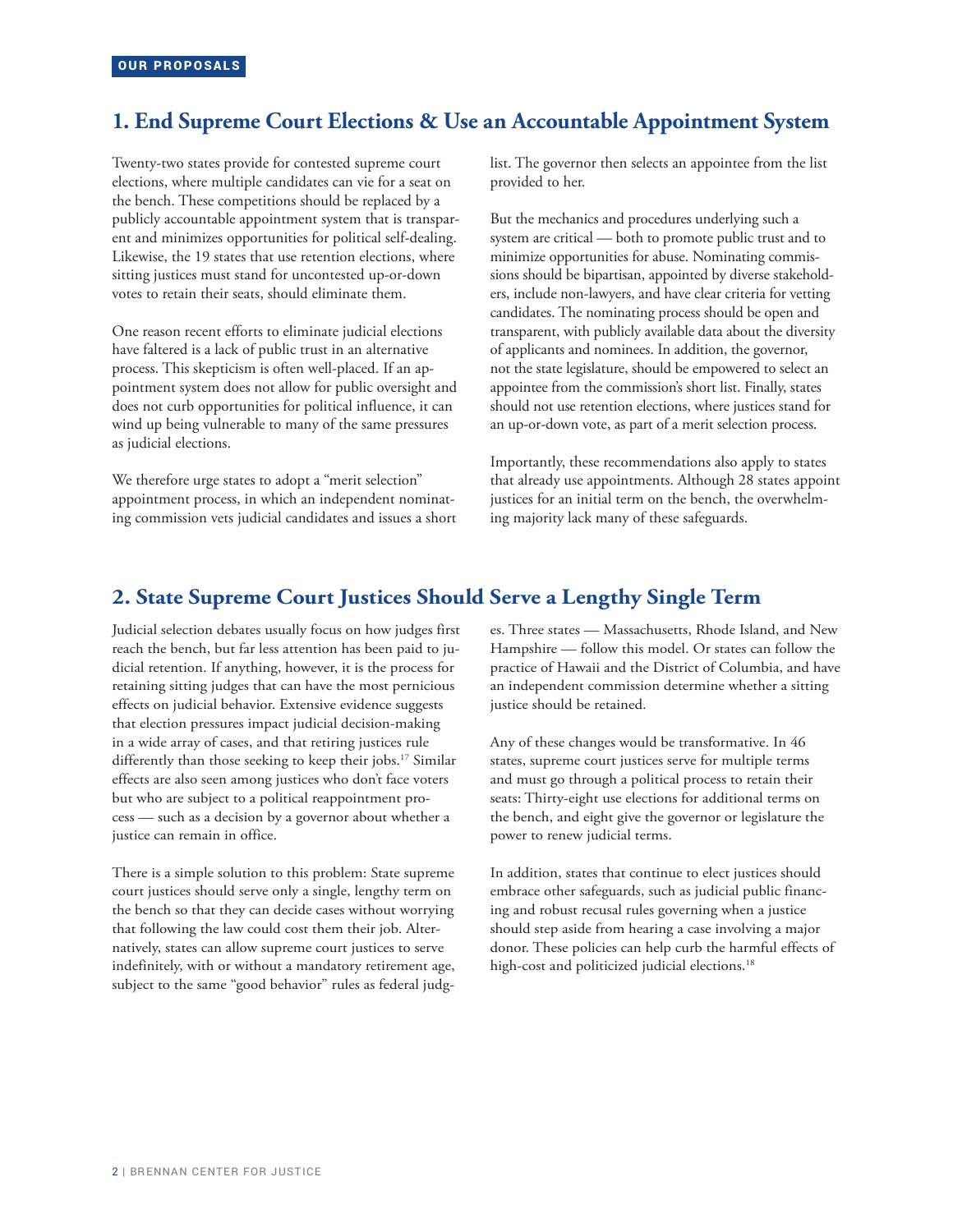



**Contested elections** are the most common selection method, used by 22 states. In contested elections, multiple candidates vie for a court seat — similar to how candidates run for executive and legislative offices. In 15 states, these elections are **nonpartisan,** meaning that candidates do not have party labels. Six states use **partisan** elections, where candidates are affiliated with a party. In one additional state, New Mexico, partisan elections are part of a hybrid system in which justices are first appointed by the governor through merit selection. Most of these states also use contested elections when justices run for subsequent terms, but in Pennsylvania, Illinois, and New Mexico, once elected, justices face single-candidate **retention elections** where voters decide yea or nay if a judge will stay in office.

**Merit/retention systems**, also known as "merit selection" and the "Missouri Plan" (named after the first state to adopt the system), are used in 14 states. In merit/retention systems, an independent nominating commission screens and evaluates prospective justices and then presents a slate to the governor, who must choose from that list. Some states also require the governor to submit his or her pick for confirmation by the legislature. Once appointed, justices stand for additional terms in singlecandidate retention elections. Two additional states, California and Maryland, use a gubernatorial appointment

process coupled with retention elections but do not require the governor to select candidates based on the recommendations of a nominating commission.

**Gubernatorial appointment**, used in 10 states, has no electoral component.<sup>19</sup> All but one of these 10 states use some form of a nominating commission. Of the nine that do, seven use a nominating commission that presents a binding list of choices to the governor, akin to a merit selection system. And in the two other states, the nominating commission's selections are only advisory.

In six of the gubernatorial-appointment states, justices serve fixed terms and may be reappointed to additional terms by the governor or legislature. In one state, Hawaii, the state's judicial nominating commission determines whether to reappoint sitting justices, without a role for the governor or legislature. In the remaining three states, justices either serve for life or until they reach a mandatory retirement age.

**Legislative appointment,** where the state legislature appoints justices, is used in Virginia and South Carolina. South Carolina employs a nominating commission as part of the process; however, the majority of its commissioners are required to be members of the General Assembly.

FOR MORE INFORMATION ON JUDICIAL SELECTION IN THE STATES, SEE THE BRENNAN CENTER'S INTERACTIVE MAP: http://judicialselectionmap.brennancenter.org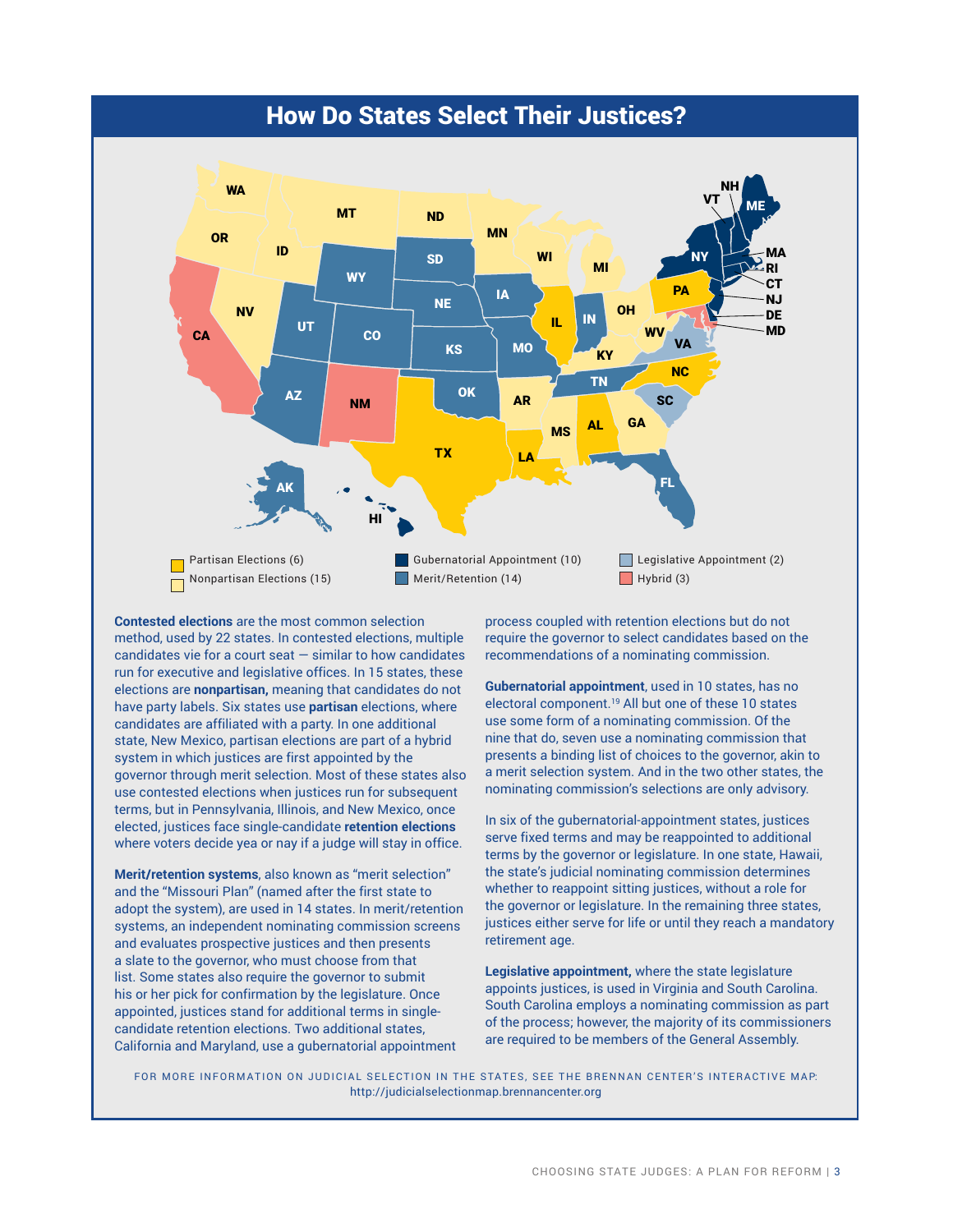There was a time when state supreme court elections<br>were usually low-cost and relatively tame. Candi-<br>dates — to the extent they actively campaigned<br>at all regiments discussed their qualifications and were usually low-cost and relatively tame. Candidates — to the extent they actively campaigned at all — primarily discussed their qualifications and backgrounds.<sup>20</sup>

That era is over. Today, million-dollar campaigns are increasingly the norm.21 Dark money — the sources of which remain anonymous — flows freely.<sup>22</sup> National political groups weigh in with heavy spending, $23$  as do plaintiffs' lawyers and business interests.<sup>24</sup> As it now stands, one-third of all elected justices currently sitting on the bench have run in at least one \$1 million race, according to a Brennan Center analysis.<sup>25</sup>

Where does all this money come from? Not surprisingly, when donors can be identified, they are usually businesses, plaintiffs' lawyers, or groups with close ties to a political party — all regular players in state courts. The perception that a judicial candidate is "business-friendly" or "pro-plaintiff" often drives election spending, as do broader efforts to change a court's ideological tilt.<sup>26</sup>

One result is that the race for voters becomes a race for money — and frequently leads to conflicts of interest in the courtroom.27 In Louisiana, for example, a 2016 race for an open seat had plaintiffs' lawyers who bring environmental litigation backing one candidate and the oil and gas companies they sue backing another.<sup>28</sup> And, as is increasingly typical since the U.S. Supreme Court's decision in *Citizens United v. FEC*, more than half of the \$4.9 million poured into the Louisiana race came from outside groups — and more than \$1 million was "dark," meaning that the source of the funds was not publicly disclosed.<sup>29</sup>

Judicial decisions have also become frequent campaign fodder, with complex or nuanced legal and procedural issues often reduced to misleading and provocative attacks. One representative example is an ad from Washington state's 2016 supreme court election, in which a justice was condemned for "enabl[ing] child predators." In reality, the justice had ruled that police had not given adequate warning when searching a home without a warrant.<sup>30</sup> Both a retired supreme court justice and a former U.S. Attorney publicly criticized the spot, maintaining that it "misrepresent[ed] both the impacts — and motives" of the opinion and "borrow[ed] tactics from some of our country's ugliest political moments."<sup>31</sup> This kind of tone in a campaign spot is not unusual: More than one-third of television ads that ran during the 2015- 16 supreme court election cycle were negative — and a majority of them attacked judicial rulings.32

There is also strong reason to be concerned that election pressures impact how judges decide cases. A 2001 survey of state court judges revealed that nearly half — 46 percent believed campaign contributions had at least some impact on decisions.33 As Richard Neely, a retired chief justice of the West Virginia Supreme Court of Appeals, observed in an interview with *The New York Times*, "It's pretty hard in big-money races not to take care of your friends. It's very hard not to dance with the one who brung you."34 Other judges have echoed these sentiments.<sup>35</sup>

While precise causality is difficult to establish, numerous studies have likewise found strong correlations between donor support and favorable rulings for those donors.<sup>36</sup> One such study looked at the relationship between contributions from business interests and business-friendly

**One-third of all elected justices currently sitting on the bench have run in at least one \$1 million race.**

outcomes. The most profound finding was that when judges were serving their last term before mandatory retirement — and therefore freed from having to curry favor with wealthy supporters to finance

their next election — their favoring of business litigants essentially disappeared.<sup>37</sup> Another study found similar dynamics in election law cases. Judges who received more campaign money from political parties and allied groups were more likely to rule in favor of the party that supported them. However, the influence of campaign money largely disappeared when judges were no longer eligible for reelection.<sup>38</sup>

There is also substantial evidence that election pressures affect criminal cases.39 For example, one study released by the American Constitution Society found that as the number of television ads increased in a state's supreme court elections, justices were less likely to vote in favor of criminal defendants. The authors suggested that judges were reluctant to rule for a defendant lest they be attacked for being "soft on crime," an often-used weapon against incumbents.<sup>40</sup>

These dynamics pose a profound challenge to the use of supreme court elections in the current political environment. Judicial elections were first adopted in the 19th century as a reform measure to insulate the judiciary from the political branches of government and avoid what legal historian Jed Shugerman has described as the era's "partisan patronage politics of appointments."<sup>41</sup>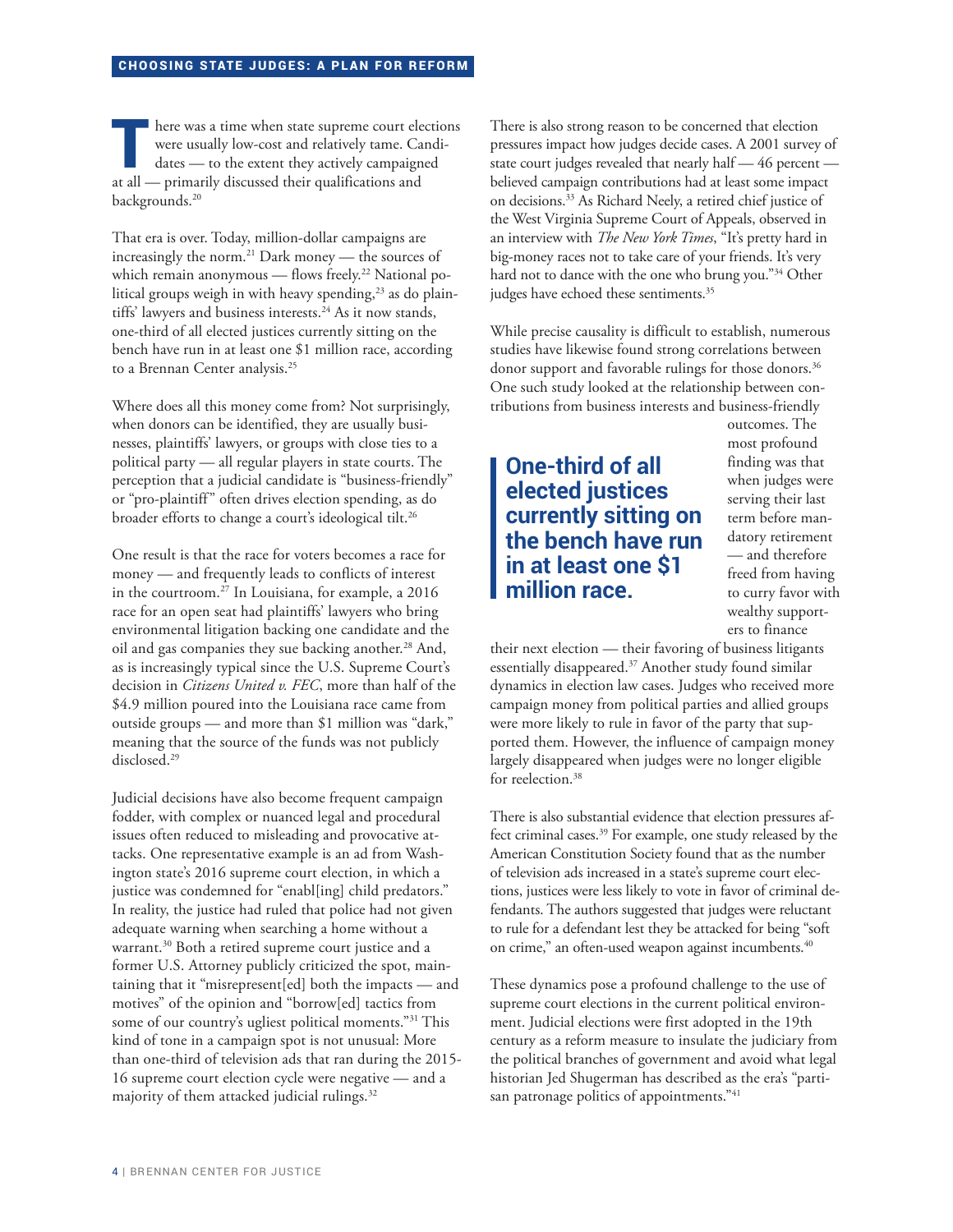More recently, elections are more likely to be supported as a form of "public accountability" in which judges are answerable "to the people." This check, the theory goes, prevents judges from imposing their personal preferences under the guise of law and ensures that judicial philosophies align with the public at large, even at some cost to independence.<sup>42</sup> (Of course, other accountability mechanisms do not pose such tensions, such as appellate review or disciplinary procedures for inappropriate conduct.)

But while most discussions about judicial selection focus on the philosophical tension between judicial independence and accountability, the concrete reality is that today's high-cost and politicized elections undermine both values. When special interests pour millions into state supreme court elections, judges face substantial pressure to support those special interests when deciding cases, or face their wrath in the next election. This financial dependence is a clear threat to judicial independence.

These same dynamics also risk leaving justices more "accountable" to wealthy and powerful interests than to the public — especially since supreme court elections are usually low-information races where voters are unlikely to carefully evaluate a candidate's record.<sup>43</sup> The increasing prevalence of dark money further undermines accountability, denying voters a meaningful opportunity to assess crucial questions about judicial candidates — including who is supporting them and why.

Where to draw the line between judicial independence and public accountability is a hard question, but in today's political environment, it's also a false choice. With modern judicial elections not working as designed, states should look to alternative structures that can better forward both values.

So, what should judicial selection reform look like? As discussed in detail in an earlier Brennan Center white paper, *Rethinking Judicial Selection in State Courts*, assessing and comparing judicial selection systems requires normative judgments about what judicial selection is supposed to achieve and how best to take into account diverse values that can sometimes be in tension, including judicial independence, accountability, democratic legitimacy, diversity on the bench, public confidence in the courts, and judicial quality.<sup>44</sup>

These values undergird our recommendations. Thus, in developing our proposals, we asked whether potential reforms would:

 adequately protect judicial independence, so that we can be confident that judges are deciding cases fairly and not based on inappropriate political, partisan, or special interest pressure

- provide for sufficient input from the public or from democratically accountable actors, so that the judges chosen under the system are more likely to be seen as legitimate
- provide mechanisms to hold judges accountable for legal errors or ethical lapses
- be likely to produce a high-quality and diverse bench and to instill public confidence in the courts

Not surprisingly, we found that choosing a selection system involves tradeoffs. For example, requiring sitting judges to stand for reelection or retention can help advance the value of accountability. But requiring judges to hear cases in the looming shadow of an upcoming election can also threaten the value of judicial independence. In other instances, we found no consistent differences between elective and appointive systems. For example, empirical studies have found little difference in judicial qualifications among justices regardless of how they arrived on the bench — which may mean that all methods are about the same in this respect or that there are deficiencies in measurement.<sup>45</sup>

Nevertheless, as detailed in this report, there is compelling evidence that the judicial selection systems used in most states pose serious threats to many of these core values and that our proposed reforms would better safeguard them.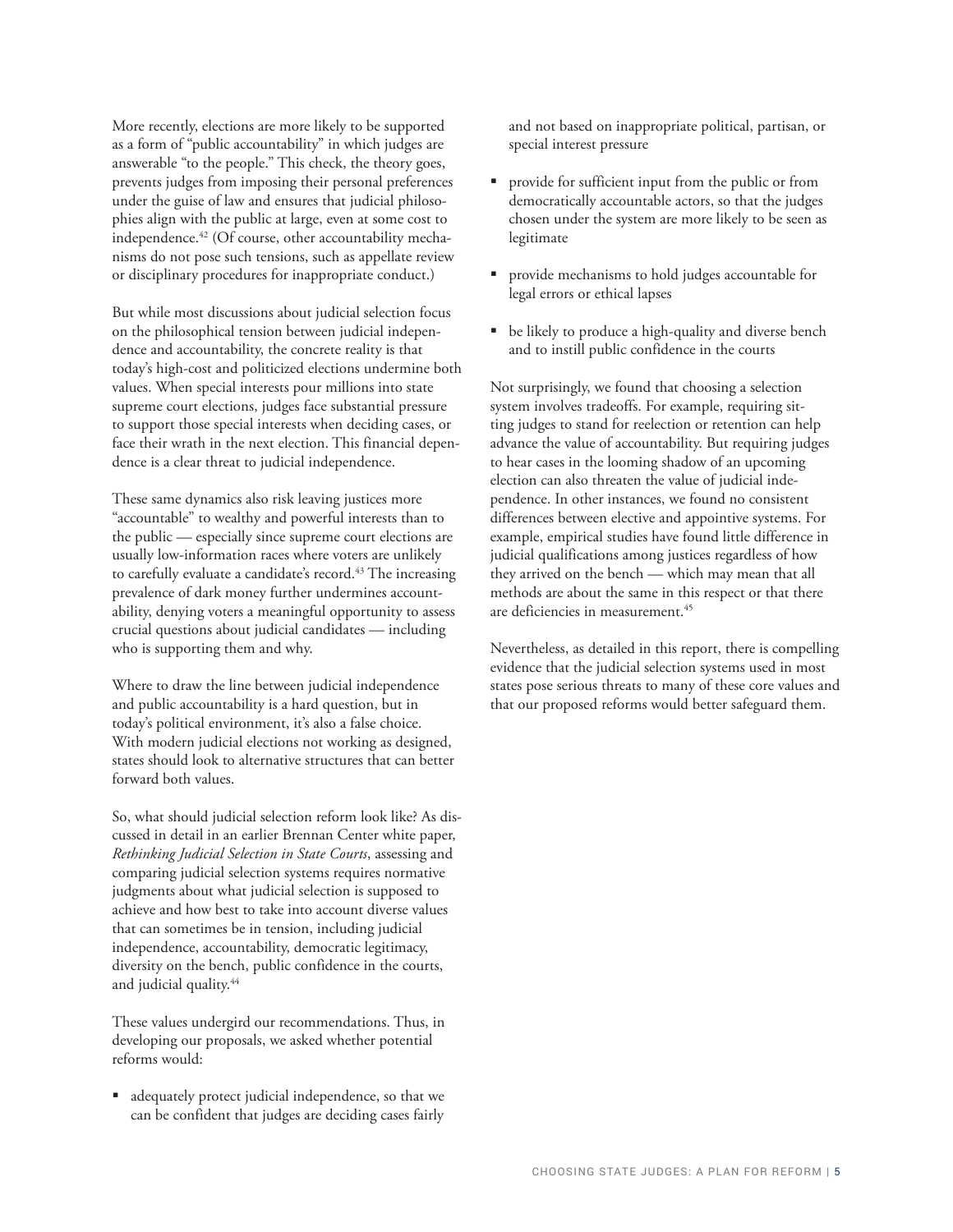## **Replace Supreme Court Elections with an Accountable Appointment System**

Whether states should elect or appoint supreme court justices has been hotly debated for decades.<sup>46</sup> But while the discussion is not new, big money state supreme court contests — and all the problems associated with them — have grown substantially this century. The number of state supreme courts with at least one member who has competed in a \$1 million-plus election nearly tripled between 1999 and 2017 (inflation-adjusted).<sup>47</sup> And just as the U.S. Supreme Court's decision in *Citizens United v. FEC* transformed elections for political offices, judicial elections have followed a similar path.<sup>48</sup>

We believe that state supreme court elections in today's super-charged political environment pose too great a threat to both the appearance and reality of evenhanded justice to be a desirable selection method. The harder question, however, is how to craft an alternative to elections that does not raise a host of its own problems. As Shugerman has observed, "Appointments can be even more vulnerable to cronyism, patronage, and self-dealing than partisan elections."49

Our research indicates that appointment systems can be effective in insulating judges from political and specialinterest pressure and influence. But it is essential that the process is structured so that opportunities for political influence are curtailed and there is meaningful public oversight. We therefore urge states to adopt a *publicly accountable* appointment process for supreme court justices — a variant on the so-called "merit selection" appointment process —with the following safeguards:

- Use an independent, bipartisan judicial nominating commission with diverse appointing authorities and membership, including non-lawyers. The commission should vet candidates on qualifications, temperament, ethics, and other nonpolitical considerations and then issue a *binding* short list of nominees to be considered for appointment.
- The application process should be clear and open, with transparent selection criteria, public interviews, and a public vote by the commissioners. Commissioners should be regulated by ethics rules, and public data should be collected about the diversity of candidates at each stage of the process.
- The final appointment decision should rest with the governor, who should be required to select a justice from the nominating commission's short list.

Even as part of a merit selection system, we recommend against judicial retention elections.

*For additional information on best practices, including examples from the states, see Appendix 1.*

#### **1. The Mixed History of Judicial Appointments: Contending with the Disadvantages**

The history of judicial appointment systems strongly suggests that their *success* often depends on their *structure*. Minimizing opportunities for political self-dealing and special interest influence is vital for promoting fair, independent, and diverse courts — and for public confidence.

Judges — especially state supreme court justices — regularly hear cases involving powerful interests. If a selection system creates even the appearance that judges are beholden to benefactors responsible for their appointment, it can undermine public trust in the appointment process and in the judiciary. Indeed, it was exactly these concerns that prompted many states to abandon appointment systems in favor of judicial elections in the 19th century.<sup>50</sup>

The most common judicial selection tool states have used to mitigate these concerns is judicial nominating commissions, which we support as the first step toward reform. While their size, structure, and appointment processes vary widely, judicial nominating commissions typically are independent bodies charged with evaluating judicial candidates on nonpolitical criteria and producing a short list of names from which the appointing authority (usually the governor) is required to select an appointee.<sup>51</sup>

Once a governor receives a short list from a nominating commission, she may consider whatever factors she wishes — judicial philosophy, political party membership, even personal friendship. But because the governor does not control the creation of the short list, ideally a nominating commission constrains the governor's discretion to appoint judges based on personal loyalty or the influence of partisan or special interests. As Shugerman has argued, because "the governor and the parties do not get the first crack at selecting judges," a nominating commission adds "a thicker layer of insulation from the political parties with a new set of veto points."52 If the system works as intended, justices appointed through a nominating commission are less likely to be beholden to political or special interests, promoting public confidence in the integrity of the judicial system.

There is strong reason to believe many judicial nominating commissions do indeed avoid politically motivated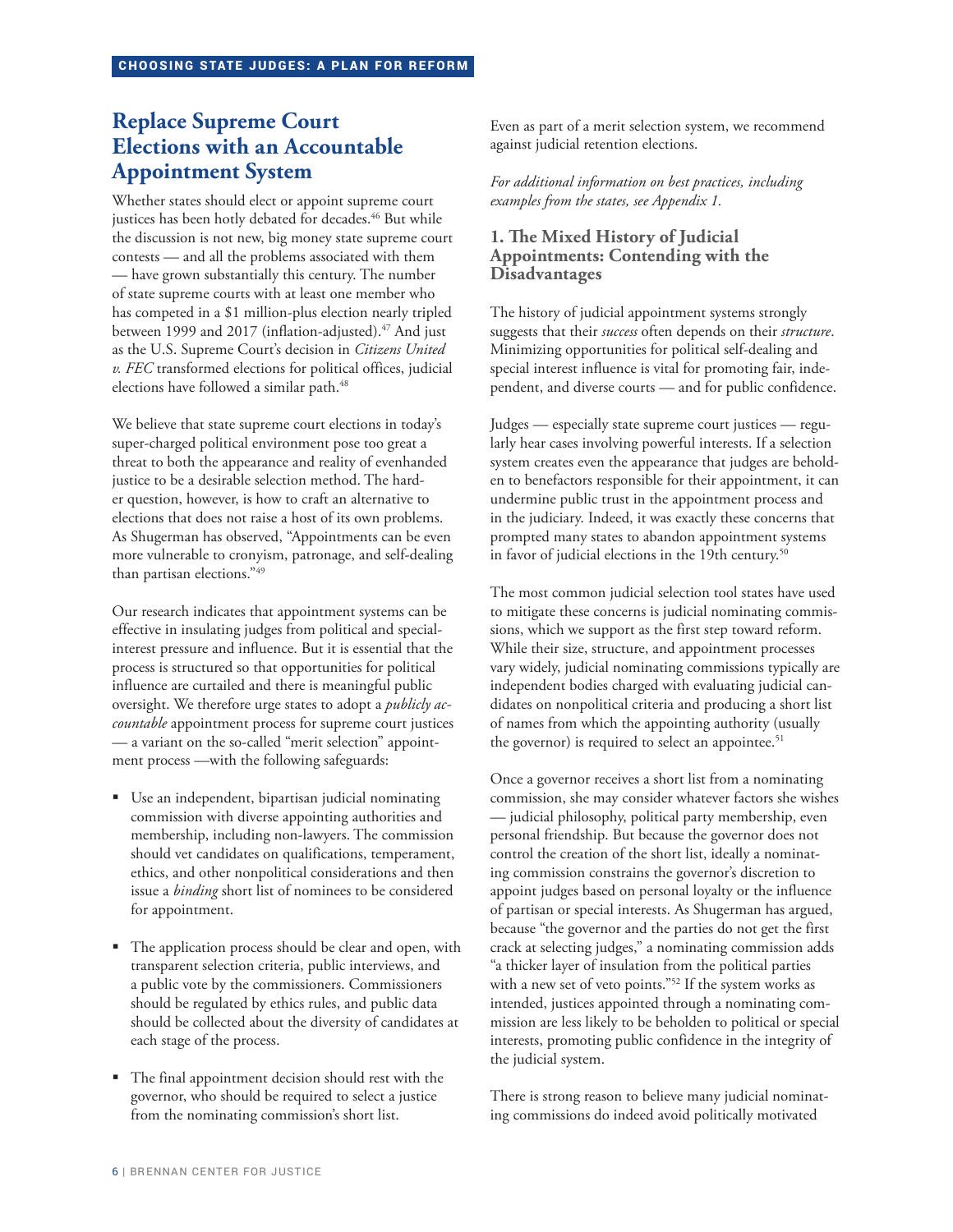candidate evaluations and focus their attention on consideration of matters such as qualifications and temperament. For example, while studies of judicial nominating commission deliberations and processes are limited, a scholarly review by the American Judicature Society concluded that "while no judicial selection process will ever eradicate all traces of politics, the existing literature appears to indicate a significant trend toward reduction in arbitrary or politically motivated decision-making [in judicial nominating commissions]."53

This corresponds with how nominating commissioners describe their work in surveys<sup>54</sup> and how observers in many states describe judicial nominating commissions' processes.55 Moreover, an analysis of the backgrounds of supreme court justices found that states using nominating commissions are less likely to have justices with ties to major political offices (such as former aides to the governor or state legislators) than states using an appointment system without nominating commissions,<sup>56</sup> suggesting that nominating commissions do constrain the governor in appointing political allies.

Nominating commissions are particularly important because judicial appointments have often been used as a reward for political insiders and donors. History provides many colorful examples, such as the Kansas "triple play" in 1956, where the governor retired days before the end of his term so he could be appointed by his lieutenant to a vacancy on the state supreme court — a move that prompted the state's adopting merit selection.<sup>57</sup>

Without a robust nominating commission, appointment systems are likely to remain a playground for patronage politics. A 2014 article by the Center for Public Integrity found, for example, that governors routinely appoint campaign contributors to judgeships, along with friends and political associates.58 And the recent history of the federal appointment process, where the president nominates judges subject to Senate confirmation, highlights other avenues for political influence, such as special-interest lobbying, high-cost ad campaigns, and political gamesmanship and obstruction in confirmation.59

#### **2. The Importance of Nominating Commission Transparency and Diversity**

While adopting a judicial nominating commission is a key element of reform, doing so is only a first step. States' experiences suggest that a nominating commission's *structure* and *procedures* can make a substantial difference in how it functions and how it is perceived by the public. Thus, in designing a nominating commission system, states should pay close attention to the composition of the commission

and how its members are selected, as well as the rules governing how the commission does its work.

A commission's membership and procedures are particularly important because appointment systems are often seen by the public — at least in the beginning — as less legitimate than elections. Research by political scientist James Gibson has found, for example, that all else being equal, judicial elections enhance courts' legitimacy in the public's eye, "most likely by reminding citizens that their courts are accountable to their constituents, the people."60 To address this potential legitimacy deficit, it is important that a nominating commission's review process have multiple opportunities for public input and oversight and that it encourage the consideration of candidates with diverse backgrounds and experience.

#### APPOINTMENT AND MEMBERSHIP

In order to both limit potential political influence in the vetting process and enhance the likelihood of achieving diversity among nominees, commissioners should be appointed by a variety of sources (not just the governor) and should come from diverse backgrounds.

As it now stands, in nearly half the states that use nominating commissions, governors appoint the majority of commission slots.61 In six states, governors appoint all members. Gubernatorial control can create the appearance that a commission essentially functions to ratify the governor's preferences, a concern that has been raised in several states and borne out in at least some.<sup>62</sup>

In addition, in 16 states, a majority of commissioners must be lawyers — themselves a major special interest leaving nominating commissions open to questions about potential "capture" by the bar, particularly when state bars are responsible for appointing these commissioners.<sup>63</sup> Capture by partisan interests is another concern: Less than half of all states with nominating commissions have any kind of bipartisanship requirement.<sup>64</sup>

There is also often a stunning lack of diversity in commission membership, fostering the impression that judicial selection is controlled by an elite "old-boys" network. In a 2011 survey of nominating commissioners, for example, only 32 percent of respondents identified as women, and only 4 percent identified as African American.<sup>65</sup> A Brennan Center analysis of the professional background of commissioners found that public defenders and legal services lawyers were also rarely represented.<sup>66</sup> The Brennan Center also found that if commissions do not reserve seats for non-lawyer members, lawyers typically dominate.<sup>67</sup>

Diversity in all forms — professional, racial, gender, eth-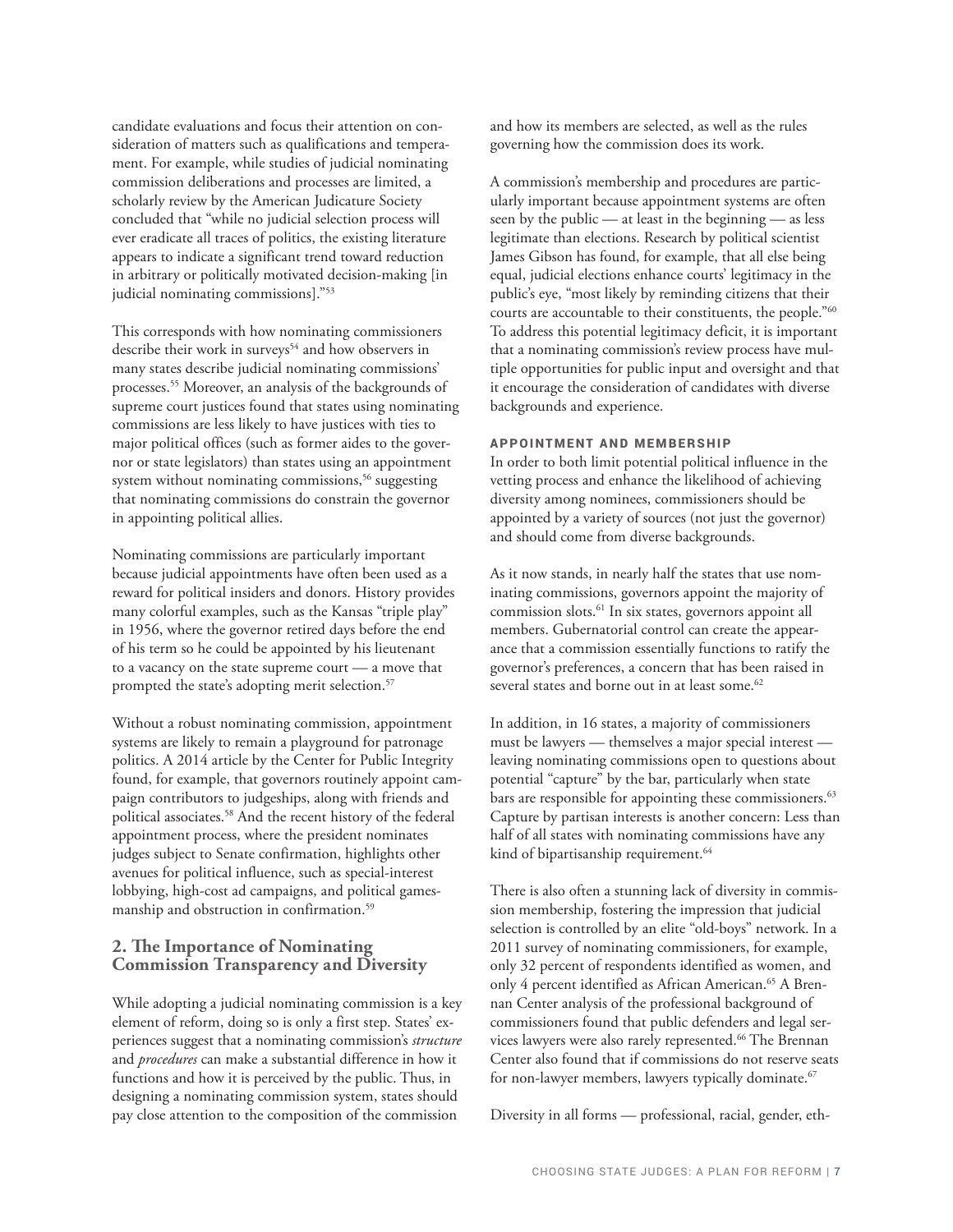## Best Practices for Selecting Nominating Commissioners

**Power to appoint commissioners should be diffuse, with no single source having majority control.** 

- A majority of commissioners should be appointed by elected officials across the branches of government to ensure democratic input.
- There should also be an open application process allowing members of the public to serve as commissioners.

**Commissions should have bipartisan membership, including independents.i**

**Such representation could be achieved by a** formal partisan representation requirement or by giving minority leaders of the state legislature the power to appoint commission members (in the case of minority party members) and/or by having an application and screening process for commissioners, a system used for California's redistricting commission.

#### **The system should include concrete measures to encourage diversity among commissioners:**

- **Require appointing authorities to consider** region, race, gender, sexual orientation, and other demographic factors in selecting commissioners.
- **Require appointing authorities to ensure that the** commission as a whole reflects a state's diversity.
- Reserve slots for underrepresented legal specialties, such as public defenders.
- **Reserve slots for non-lawyers, who should comprise** a majority of commissioners.
- Consider including ex officio representatives from the judiciary, the state bar, and the legal academy.

**Commissioners should serve staggered terms, with term limits, to preserve institutional memory and prevent the formation of voting blocs.** 

FOR EXAMPLES OF STATE BEST PRACTICES, SEE APPENDIX 1.

nic, sexual orientation, geographic, and other demographic categories — is particularly important because commissioners frequently play a key role in *recruiting* judicial candidates, often through their professional networks. A lack of diversity among commissioners can therefore lead to a narrower field of applicants.<sup>68</sup> It can also leave the commission without the benefit of diverse perspectives in its own deliberations and open the door to unconscious biases or blind spots.<sup>69</sup>

We therefore recommend that states create a bipartisan nominating commission with diverse membership — including non-lawyer citizen members — that is appointed by multiple stakeholders. Ensuring a mix of appointing authorities and requiring bipartisan representation reduces the likelihood that the commission could be "captured" in support of a special interest or in service of an inappropriate political motive. For example, a commission that is appointed entirely by the governor is likely to find it far easier to function as the governor's agent, as compared to a commission with internal "checks and balances," including members from different political parties appointed by diverse interests, such as legislators and the state bar.<sup>70</sup>

Among other benefits, providing for diffuse appointing authorities may also affect the commission's deliberations and decisions, making "cooperation, consideration, and compromise among commissioners more likely," in the

words of one former state judge.<sup>71</sup> It may also result in commissioners focusing more intently on judicial qualifications because it is an area of common ground.72

#### NOMINATING COMMISSION PROCESS

To counter possible behind-the-scenes political influence and build public confidence, the nominating process should also be clear, transparent, and public. Among other things, these attributes enable outsiders to evaluate how well the commission is working.<sup>73</sup>

The absence of clarity and transparency — including ethics rules for commissioners — can provide an opening for mischief. In Rhode Island, for example, commissioners have reportedly had behind-the-scenes discussions with governors while reviewing candidates $74$  and governors have interviewed candidates even before the nominating commission submitted their list.75 In Iowa, the governor recently appointed her father to a nominating commission, raising obvious questions about the commission's independence.76

When the commission process is opaque, meaningful evaluation by the public is also impossible. For example, a 2003 report from the American Judicature Society criticized the lack of transparency in Hawaii's nominating commission process, observing, "There is, in effect, no way to either validate or criticize the way the [commission] handled matters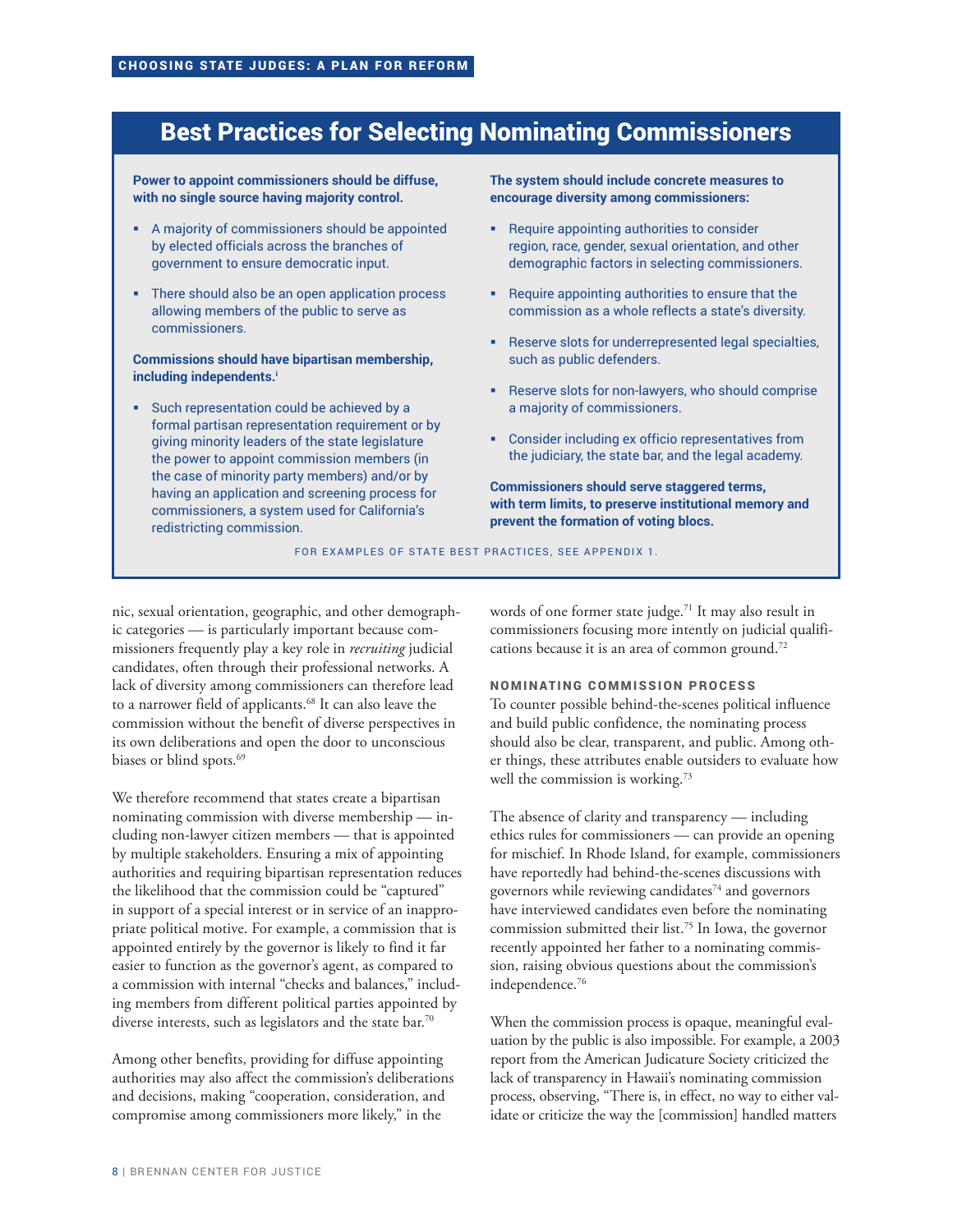## Best Practices for Nominating Commission Procedures

#### **A clear and open application process with transparent criteria for selecting nominees.**

When there is a vacancy, there should be a public announcement and a formal application process. There should be transparent and public criteria for evaluating applicants and a standardized process.<sup>ii</sup> Notably, less than half the states with nominating commissions have any formal statutory criteria for assessing candidates.iii

#### **Public disclosure of possible final nominees with public interviews and the chance for public comment.**

While the initial pool of applicants may be kept private, commissions should publicly disclose a list of potential finalists, hold public interviews, and offer the public the chance to comment either in person or through written submissions. (States may also want to allow for closed commission meetings to allow for discussions of confidential information, such as a candidate's health status.) Some have expressed concern that a public process may discourage otherwise qualified applicants. However, many states already provide for transparent processes without any apparent difficulty in attracting qualified candidates.<sup>iv</sup>

because there is no way to know how those matters were, in fact, handled."77 These concerns were echoed in a set of focus groups commissioned by the Hawaii judiciary the same year, which found that a lack of public information about judicial selection led the public to "think that the system is 'closed,' and that judges are selected through 'the old-boy system' or some other process that has little to do with the qualifications of the candidate."78

States also fall short in collecting diversity data about both sitting judges and applicants. A study by Lambda Legal and the American Constitution Society found that many states do not compile even basic demographic information about their judiciary. And no state collects and reports information across all basic categories, such as race, ethnicity, gender, gender identity, sexual orientation, and disability status, as well as professional background.79 Collecting and publishing diversity data would help hold decisionmakers accountable for building a diverse bench as well as aid in identifying possible hurdles to achieving diversity.

#### **3. The Benefits of Gubernatorial Selection**

We also recommend that a state's governor, rather than the legislature, be given the authority to appoint justices

#### **Commission votes should be public.**

The deliberations can be private to promote candor. However, votes on candidates should be made public so it is clear whether candidates have bipartisan support or if the commission has broken into factions.

#### **Commissioners should be bound by ethics rules.**

There should be clear guidelines for when and how commissioners can communicate with candidates as well as the governor's office during the vetting and interview process. The Institute for the Advancement of the American Legal System (IAALS) published a model code of conduct for judicial nominating commissions that addresses such issues, as well as disclosure and recusal requirements for conflicts of interest.<sup>vi</sup>

#### **Commissions should collect and publish diversity data for judges and candidates.**

Data should be compiled and published on the diversity of the applicants at each stage of the process. A recent report by the American Constitution Society and Lambda Legal details best practices for collecting and releasing judicial diversity data.<sup>vii</sup>

from the list that is developed and submitted by the nominating commission.

As a matter of democratic practice, there are important reasons to give the final selection authority to an elected, politically accountable actor. Doing so furnishes the public with the means to register satisfaction or dissatisfaction with appointment decisions through the electoral process.<sup>80</sup>

The overwhelming majority of states that provide for appointments already vest final selection power with the governor. Only two states, Virginia and South Carolina, provide for legislative appointments. States' experiences suggest that gubernatorial appointments are preferable to appointments by state legislatures because concentrating power in one decision maker promotes greater accountability. While legislative appointments have not been subject to extensive study, the two states that currently use them exhibit signs of a politicized selection process, manifested by accounts of backroom dealing and logrolling of judicial appointees with other legislative business. In addition, there have been charges of nepotism and cronyism, as well as failure to fill vacancies due to legislative gridlock.<sup>81</sup>

We do not make a general recommendation as to wheth-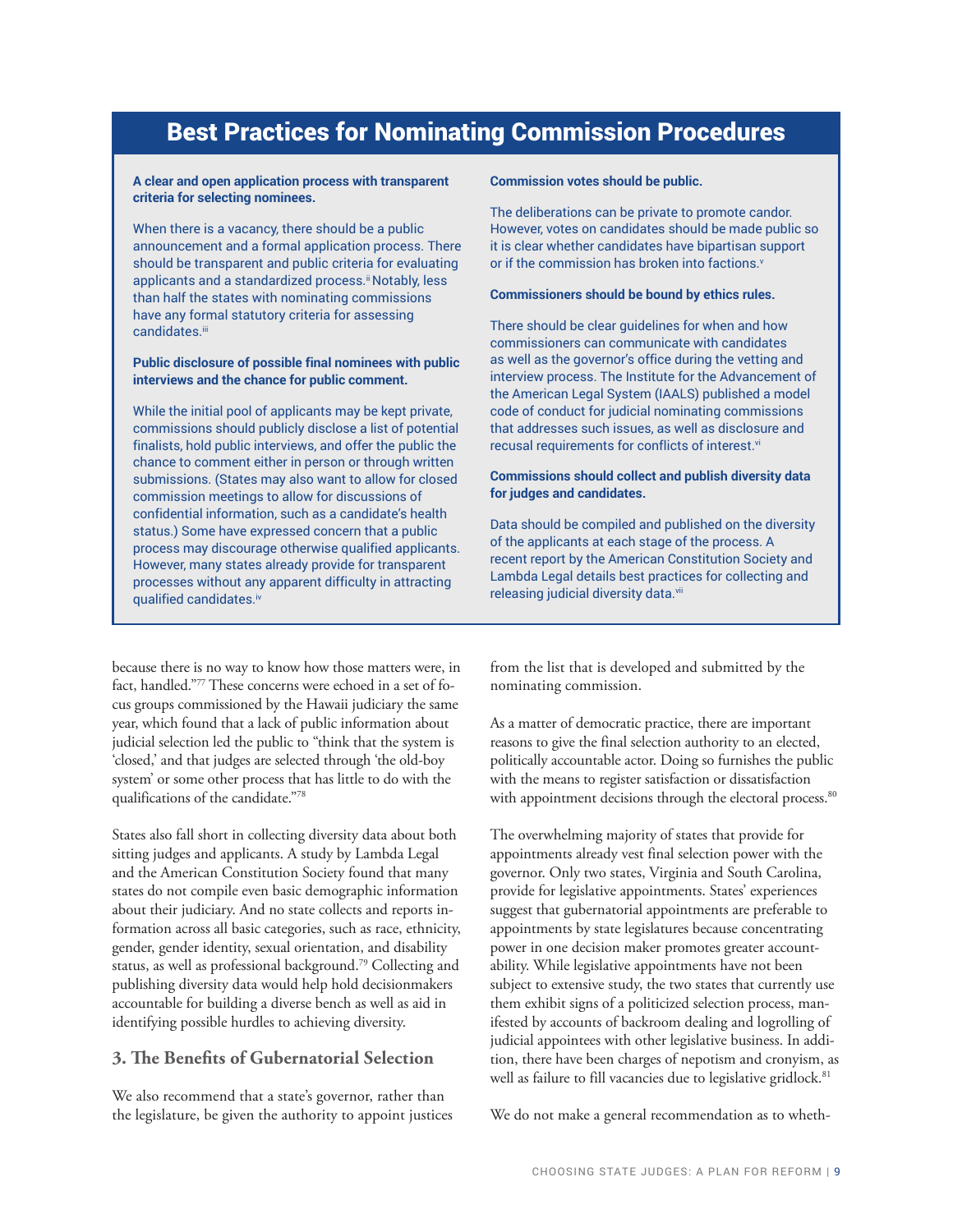#### CHOOSING STATE JUDGES: A PLAN FOR REFORM

er the state legislature should confirm the governor's appointment. We believe the answer is context-specific. The advantage — and disadvantage — of a confirmation process is that it provides an additional veto point. Legislative confirmation can serve as another safeguard against cronyism or the appointment of unqualified nominees, and there are examples of the confirmation process playing this role.<sup>82</sup> On the other hand, legislative confirmation also can be (and has been) abused to stonewall a governor's agenda<sup>83</sup> or to wrest concessions on unrelated issues.84 Moreover, a properly functioning nominating commission should already perform the oversight one would expect of a legislature.

If a state does adopt some form of legislative confirmation, there should be a rule that a nominee will be considered confirmed unless the legislature acts within a set time.<sup>85</sup> Such a provision helps prevent legislative obstruction that can leave courts understaffed.86

We also do not make a general recommendation about whether the governor should have the option of rejecting an entire list submitted by a judicial nominating commission and requesting a second one, which is permitted in some states.87 In making such a choice, states may want to consider how many qualified candidates are likely to apply for supreme court positions and whether allowing for a second slate would preserve a meaningful vetting role for the nominating commission.<sup>88</sup> At the least, governors should only be permitted to request one additional list and should be subject to strict time limits for considering nominating commission recommendations.

#### **4. The Politicization of Retention Elections**

Finally, we recommend against retention elections, in which justices stand for an up-or-down vote, even as part of a merit/retention system. While intended to be nonpartisan, these elections increasingly mirror the politicization seen in head-to-head judicial contests.

Nineteen states provide for retention elections, including 14 states that initially appoint justices via merit selection.89 Nine states with judicial nominating commissions do not hold retention elections, either providing for indefinite good behavior tenure or reappointment by the governor, legislature, or commission.90

Until recently, retention elections had generally attracted far less attention — and money — than contested elections.<sup>91</sup> But in 2010, three Iowa Supreme Court justices lost their seats following a million-dollar anti-retention campaign, backed by the National Organization for Marriage and other socially conservative groups — the fallout

from a ruling holding that the state constitution provided a right to marriage for same-sex couples.<sup>92</sup>

It's now clear that 2010 marked a shift. While retention elections on average still attract less money than contested ones, they are increasingly showing similar patterns. Not a single retention election attracted more than \$1 million in spending between 1999 and 2009. Since then, however, 16 justices in five states have had retention elections costing more than \$1 million — and there's been at least one of these races in every election cycle.<sup>93</sup> (A California retention election in 1986 also attracted millions in spending, but it remained an outlier until 2010.)

Many proponents of retention elections as part of a "merit selection" model assumed that these elections would usually be noncompetitive and thus leave judges insulated from electoral pressure.<sup>94</sup> Now that retention elections increasingly mirror "standard" judicial elections, however, they pose similar threats to fair and evenhanded justice. And, while retention elections are often supported as an accountability mechanism, states have other tools to promote public accountability, such as the previously detailed safeguards for nominating commissions coupled with robust and public judicial evaluation and disciplinary processes, which are discussed in Appendix 2.

## **Eliminate Political Reselection**

Most debates over state judicial selection focus on how justices should be selected for the bench. But one crucial element is often overlooked: the mechanism by which they keep their jobs. When sitting justices go through a political process to retain their position — while also hearing cases — the threat to judicial independence is substantial.

We urge states to take the politics out of judicial *reselection*, either by having justices serve a single fixed "one and done" term, providing for good behavior tenure, or vesting an independent commission with the power to make reappointments.

#### **1. Pressures on Sitting Justices**

In 1985, the late California Supreme Court Justice Otto Kaus famously said that deciding controversial cases under the shadow of a future election is like "finding a crocodile in your bathtub when you go in to shave in the morning: You know it's there, and you try not to think about it, but it's hard to think about much else while you're shaving."95 The next year, three California justices lost their seats in what was at the time the most expensive judicial election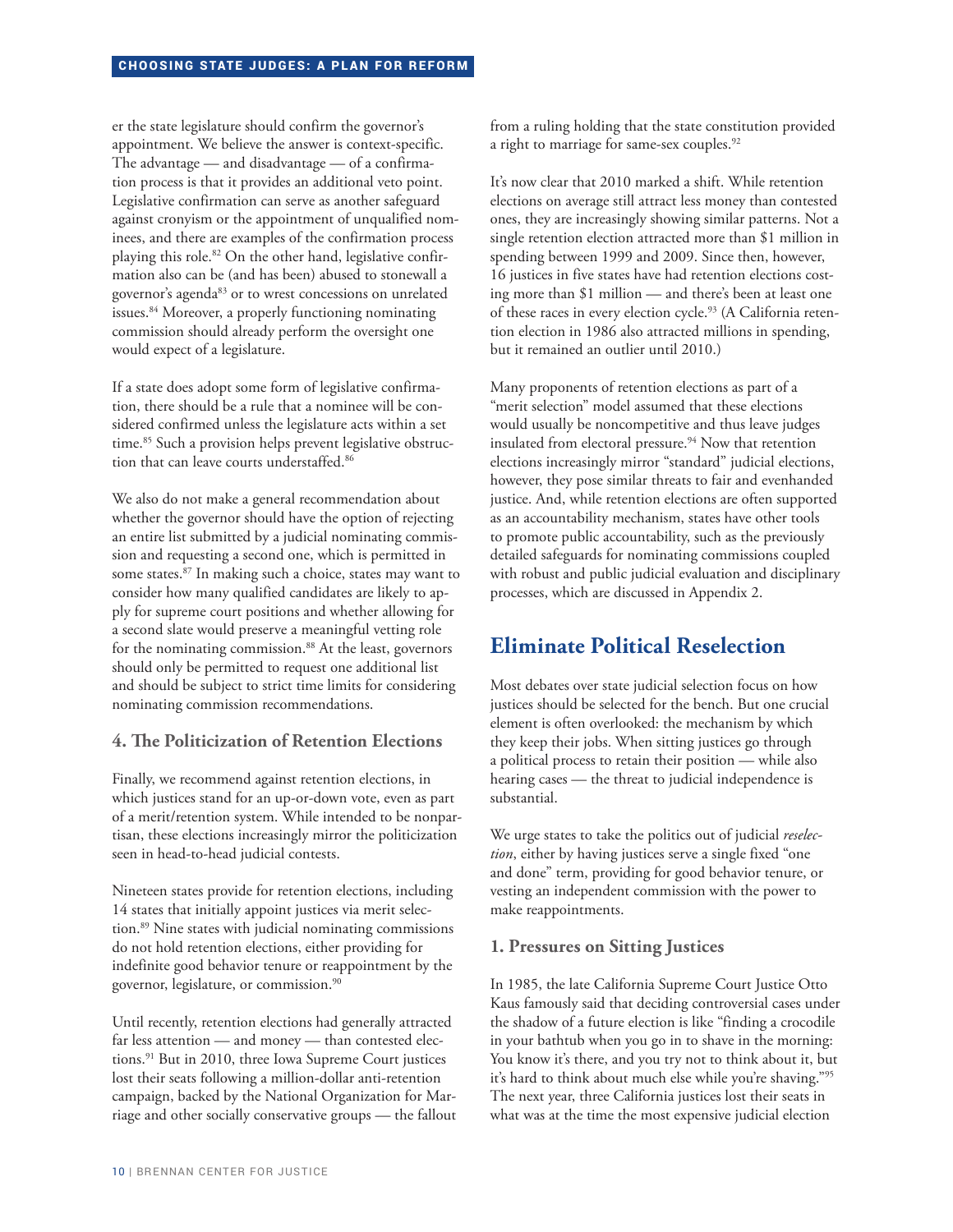in history, targeted in a campaign that attacked their record of overturning death penalty decisions.<sup>96</sup>

The politicization of judicial selection poses unique issues for sitting justices because they must hear cases with the knowledge that an unpopular decision — even if required by law — could cost them their job. And there is substantial evidence that judges respond, perhaps unconsciously, to electoral incentives. For example, as discussed above, there is a large body of research suggesting that elected judges take into account voter and donor preferences when deciding cases.<sup>97</sup> As retired Alabama Supreme Court Chief Justice Sue Bell Cobb observed, "Judges would have to be saints to ignore the political reality. And judges aren't saints."98 Importantly, as we've noted, when judges face a mandatory retirement age and no longer face reelection, there is evidence their behavior changes.<sup>99</sup>

And while elections are the most common mechanism for judicial reselection, similar pressures exist in systems where judges are reappointed by a governor or legislature.

**The number of state supreme courts with at least one member who has competed in a \$1 million-plus election nearly tripled between 1999 and 2017.**

For example, in 2006, New York Republican Gov. George Pataki declined to renew Judge George Smith for another term on the state's highest court, a decision that many observers attributed to Smith's opinion striking down the state's death penalty law.100 In Connecticut, State

Supreme Court Justice Richard Palmer was criticized by legislators during his 2017 reappointment process for writing majority opinions that eliminated the last vestiges of the state's capital punishment law and legalized samesex marriage. He was ultimately reappointed, with a largely party-line vote in the state Senate.101 While the impact of reappointment processes is less frequently studied, one analysis found that judges are more likely to rule in favor of the government litigants responsible for reappointing them to the bench.<sup>102</sup>

Remarkably, while federal judges enjoy life tenure, nearly every state provides for multiple terms for supreme court justices and uses a political process (most commonly elections) to determine whether a sitting justice should serve an additional term. Because reselection pressures pose such a clear and direct threat to judicial independence,

reform should be a priority. In particular, in states where the complete elimination of supreme court elections lacks public support, focusing on the *reelection* of judges offers a path to address many of the most harmful elements of electoral systems.

#### **2. "One and Done" Term and Other Reforms**

There are three principal options for states seeking to reduce reselection pressures. They can be applied in either an elective or an appointive system, and they should be coupled with robust judicial performance evaluation and discipline systems:

**Justices serve only one lengthy term:** Justices serve a single fixed term in office, in the range of 14-18 years. As with good behavior tenure, during a "one and done" term, justices remain subject to removal by impeachment or through state disciplinary processes.

No state currently utilizes such a system, but a Wisconsin Bar task force recently proposed adopting a single 16-year term for the state's (elected) supreme court,<sup>103</sup> while an Arkansas Bar task force proposed replacing the state's nonpartisan elections with a merit-selection appointment process, coupled with a single 14-year term.<sup>104</sup> There has also been growing scholarship<sup>105</sup> and public commentary<sup>106</sup> encouraging the adoption of an 18-year fixed term for the U.S. Supreme Court. The use of a lengthy single term is also a common feature of many European constitutional courts.<sup>107</sup>

- **Adopt good behavior tenure:** Justices serve indefinite terms, subject to removal by impeachment or through state disciplinary processes. Good behavior tenure systems are used for the federal courts, as well as in Rhode Island. Two additional states, Massachusetts and New Hampshire, provide for good behavior tenure for their justices, subject to a mandatory retirement age. No states with elected justices currently provide for good behavior tenure.
- **Have retention determined by an independent and bipartisan commission**: In this system, justices can continue to serve multiple terms, but at the end of each term an independent commission determines whether a justice retains her seat. Just like the proposal for nominating commissions, these bodies should be diverse in all respects and governed by clear, transparent, and apolitical guidelines for determining retention. Hawaii is the only state that uses a version of this system,<sup>108</sup> although it was also proposed in a recent judicial reform bill in Oregon.109 The District of Columbia also uses a variant of this approach, where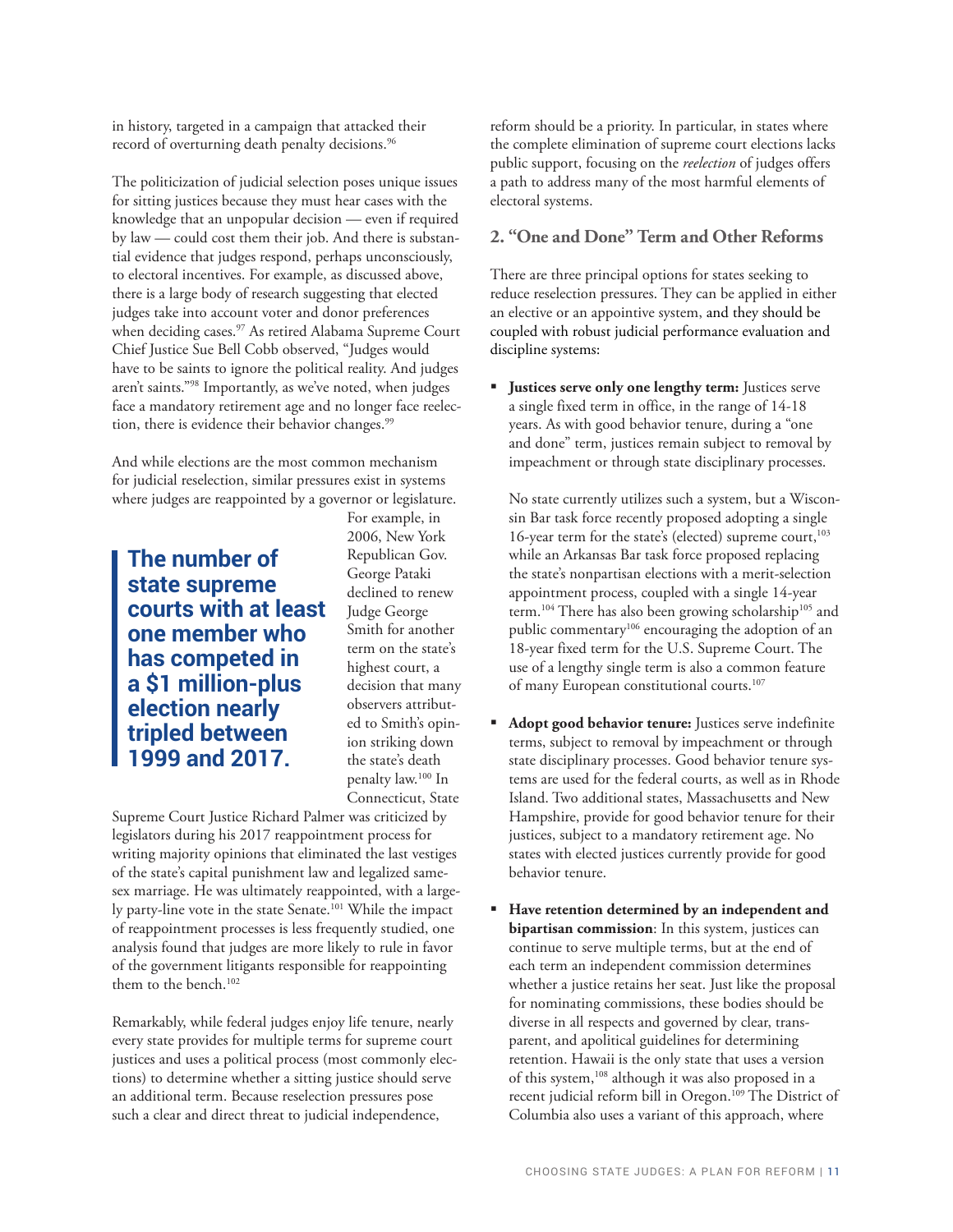judges rated "well-qualified" by a tenure commission are automatically granted new terms.<sup>110</sup>

While any of the above methods would be an improvement over the status quo, we favor a lengthy single term for state supreme court justices.

Adopting either a lengthy single term or good behavior tenure has the advantage of providing judges time to develop expertise. Several U.S. Supreme Court justices have said it took them three to five years to fully learn the job.111 Both approaches also provide long-term job security, which can help in attracting high-quality applicants.

A lengthy single term also has several advantages compared to life tenure. First, it avoids entrenching power for generations at a time, providing regular opportunities for new justices to populate the bench and lowering the stakes for any given vacancy.<sup>112</sup> It also allows a court's membership to evolve so that it can reflect changing community values and makes it easier to achieve a more diverse bench over time.

In fact, a lengthy single fixed term may actually result in more turnover on a court — creating more opportunities for diversity — than an electoral retention system with unlimited shorter terms, given the advantages that usually attach to incumbents.113 In 39 states, at least one supreme court justice during the past decade served for 20 or more years. Eleven states had at least one justice who served for 30 years or more.<sup>114</sup>

Some have raised the concern that a lengthy single term could discourage mid-career lawyers from seeking supreme court seats due to the prospect of finishing their term before retirement age. However, we believe it is unlikely that states will find it difficult to attract strong mid-career candidates, especially because many state supreme court justices move on to federal judgeships or political office, or find lucrative employment in the private sector.<sup>115</sup> Nevertheless, states can mitigate these concerns by allowing justices who have completed their terms to become a "senior judge" and preside over cases in the lower courts.<sup>116</sup> States may also need to amend their pension systems so justices' pensions can vest once they complete their term.

Finally, if a state chooses to use a commission-based reappointment system, the same cautions and recommendations about judicial nominating commissions apply. The main advantage of a commission-based system is that it provides an additional avenue for removing lowperforming justices. However, absent a strong political will to create a depoliticized commission process, a com-

mission-based retention scheme may not be sufficient to insulate judges from political pressure.

*For a more detailed discussion about how to structure a "one and done" lengthy single term, see Appendix 2.*

## **Adopt Additional Safeguards in States with Judicial Elections**

States also have many additional tools to protect their courts from the appearance, and reality, of inappropriate political and special interest influence. These improvements have been underutilized, even as judicial elections have become increasingly politicized. And, while states implementing an accountable appointment system or single fixed term will in many instances need to amend their constitutions, the following reforms can generally be adopted within existing systems.

- **Adopt a publicly accountable process for interim appointments.** Nearly every state empowers the governor to make an interim appointment when a justice does not complete a full term. In states that use contested elections for their supreme courts, an astonishing 45 percent of justices first ascended to the bench via an interim appointment.<sup>117</sup> Yet at the interim appointment stage, only 30 states provide for any kind of nominating commission that makes binding recommendations to the governor.<sup>118</sup> Introducing safeguards in the interim appointment process would be a valuable first step for reform and an opportunity to experiment with a more accountable process.
- **Strengthen recusal rules to recognize the realities of high-cost elections,** including outside spending. Justices are generally required to step aside from a matter when "the judge's impartiality might be reasonably questioned."119 However, only a minority of states have laws or rules that address when judicial campaign spending warrants recusal. In addition, most of the rules involving campaign spending concern direct contributions, even though independent expenditures are increasingly how major interests engage in supreme court races.120 Only six states have rules clarifying when independent expenditures require that a judge step aside from hearing a case. Even fewer address how to treat the underlying donors to such groups.<sup>121</sup>

The lack of clear recusal rules tied to campaign finance is far out of line with the public's views. A poll for the Brennan Center and Justice at Stake in 2013 found that more than 90 percent of voters believe judges should step aside from cases involving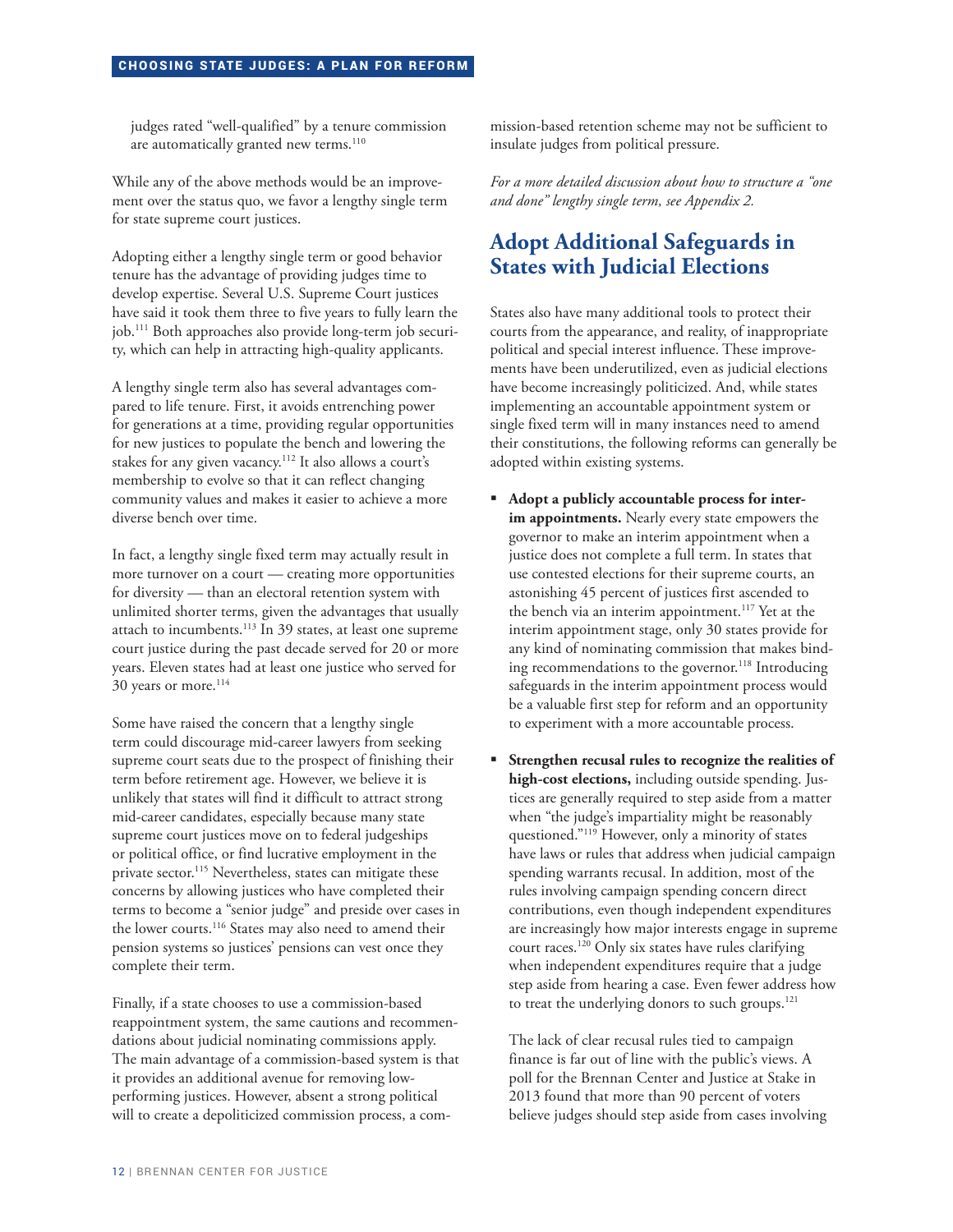major campaign supporters regardless of whether they contributed directly to judicial campaigns or made independent expenditures.122 Many states also lack procedural safeguards for resolving recusal motions filed by litigants. Most often, it is the judges themselves who assess their own biases without any independent review.

The Brennan Center has previously published detailed recommendations about judicial recusal.<sup>123</sup> Key features include:

- Clear standards on when and how independent campaign expenditures require recusal, including factors such as whether the expenditures exceeded the maximum amount that may be contributed to a candidate directly.
- Requiring litigants to file a disclosure affidavit at the commencement of a proceeding. This affidavit should detail any campaign contributions or expenditures that parties or their attorneys have made in favor of (or against) the judge hearing the case or state that no such contributions or expenditures have been made. It should also include contributions to third-party entities, including outside groups and political parties.
- Determinations of recusal motions should be made by an independent judge, who should issue a public, written decision.
- **Adopt public financing for judicial elections:** A well-funded public financing system, particularly one that matches (and multiplies) small-donor contributions, can deepen the pool of judicial candidates and mitigate the conflicts posed by special interest spending. For example, a study of North Carolina's (recently eliminated) judicial public financing program found that justices who opted into the system were 60 percent less likely to vote in favor of donors who contributed to their campaigns, as compared to their colleagues who continued to rely exclusively on private donors.124 Yet only two states, New Mexico and West Virginia, currently provide for judicial public financing.
- **Provide voter guides and judicial performance evaluations.** Most voters have little information about judicial candidates, and what information they do have is often the product of fevered, distorted campaign rhetoric. States should adopt, and make public, judicial performance evaluations and publish voter guides to encourage informed voting.

## **Conclusion**

Courts are an essential bulwark of democracy. At a time when many of our institutions are under strain, we need strong and independent courts to protect fundamental rights and ensure that all are equal under the law. Yet it is increasingly apparent that most states' systems for choosing supreme court justices can subject them to pressures that undermine this crucial role.

Judicial selection is complex and sometimes requires tradeoffs between important values. Nonetheless, there is strong evidence that there are better alternatives to the status quo. States should replace supreme court elections with a publicly accountable appointment system and — regardless of whether a state uses elections or appointments — eliminate reselection pressures by adopting a one and done lengthy single term. And, even before a state undertakes a wholesale shift in its method for selecting and retaining justices, there are also several reforms most states can adopt immediately that can reduce the damage from highly politicized elections, from public financing to stronger judicial recusal rules.

The history of judicial selection in the states has featured long periods of stasis followed by waves of reform. The move to judicial elections in the 19th century followed this pattern. Later reforms, such as the adoption of nonpartisan elections in many states in the early 20th century, and the move to merit selection in the 1940s through the 1970s, did as well.<sup>125</sup> Just as past judicial selection reform movements responded to the needs of the time, states must act to address today's threats to fair and impartial justice.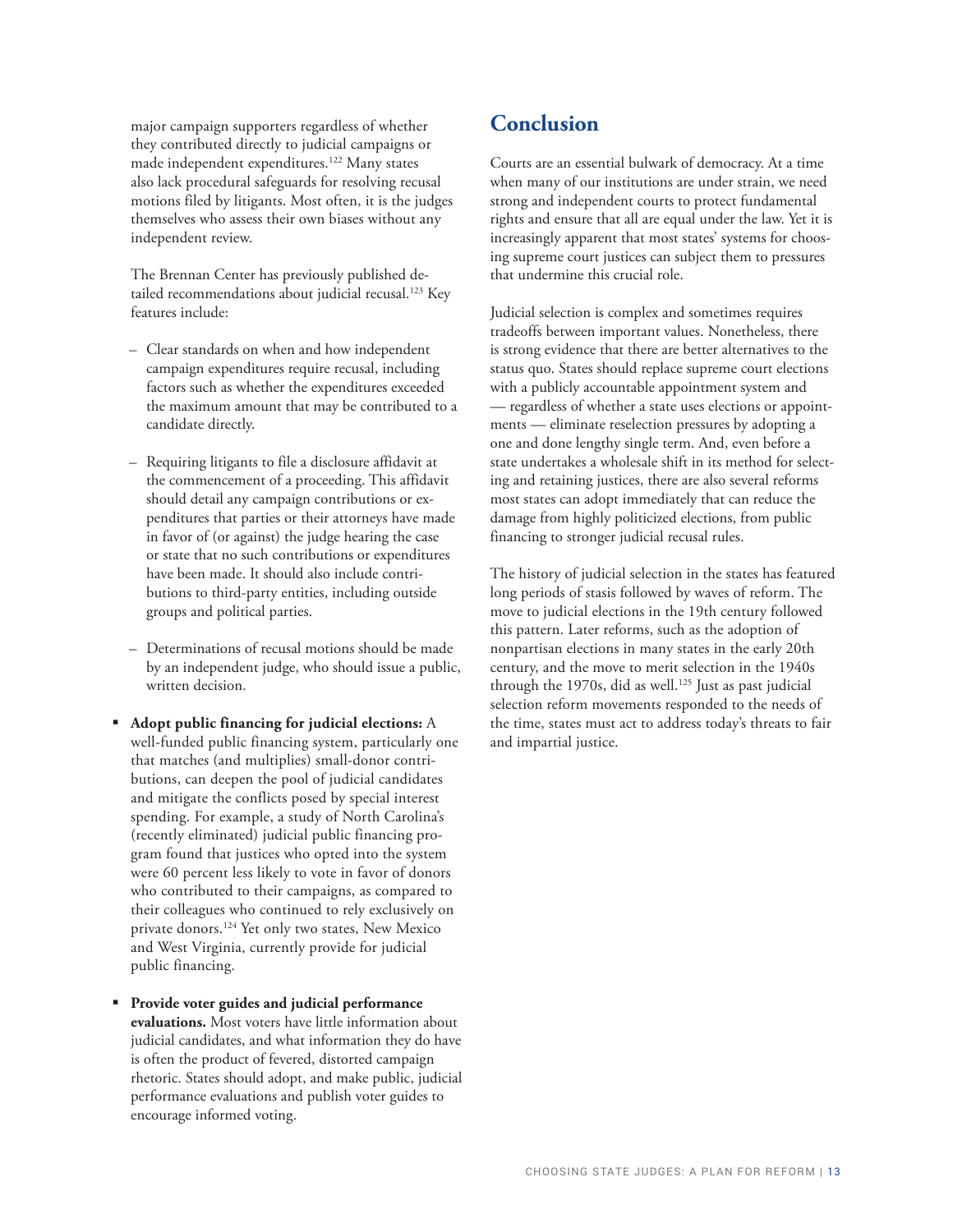## **Appendix 1**

**Elements of a Publicly Accountable Appointment System: State Examples**

#### **Provide for Diffuse Power to Appoint Commissioners**

- In Hawaii, the governor, the president of the state Senate, and the speaker of the state House of Representatives each appoint two commissioners, the chief justice of the state Supreme Court appoints one, and the Hawaii State Bar Association elects two.<sup>126</sup>
- In New York, four commissioners each are appointed by the governor and chief judge, while the Assembly speaker, the Assembly minority leader, the Senate president, and the Senate minority leader each appoint one commissioner.<sup>127</sup>
- In New Mexico, the governor, speaker of the House, Senate president, and chief court of appeals judge each appoint two commissioners, the state bar appoints four commissioners, and the chief justice and dean of the University of New Mexico School of Law serve ex officio.128

#### **Ensure Broad Partisan Input**

- In New Mexico, the two major political parties are required to be represented equally on the state's judicial nominating commission.<sup>129</sup>
- In Colorado, not more than half the commissioners plus one, exclusive of the chief justice, shall be members of the same political party.<sup>130</sup>
- In New York, the majority and minority leaders of the state Senate and Assembly each have the power to appoint commissioners.<sup>131</sup>

Notably, no states currently require representation of independents or members of third parties on nominating commissions. States should consider adopting a provision holding seats for commissioners who are not members of the state's two largest parties. For example, the California Citizens Redistricting Commission, which is responsible for drawing federal and state legislative districts, is composed of five registered Democrats, five registered Republicans, and four persons not registered with either of those two parties.132

#### **Implement a Public Application Process**

Colorado makes public announcements of nominating

commission vacancies and has a formal application process to serve as a commissioner.<sup>133</sup>

- In New Mexico, the judicial nominating commission is required to advertise judicial vacancies broadly, including to state, county, and local bar associations, including women's, minority, and specialty bar groups. The commission holds public meetings, including an opportunity for public comment on applicants. Interviews are held in public, but confidential matters can be discussed in closed session. There are also rules setting out the criteria for assessing candidates.<sup>134</sup> Commission deliberations are closed, but final votes are cast in a public session.<sup>135</sup>
- In Arizona, the judicial nominating commission gives public notice of vacancies. The commission screens candidates and identifies a subset for interviews. Their materials are posted online, and the commission invites public comment on the candidates.<sup>136</sup>

#### **Reserve Seats to Encourage Professional Diversity**

- In New Mexico, the bar's four appointees must represent "civil and criminal prosecution and defense." The state constitution also requires the president of the state bar, in consultation with the judges on the commission, to appoint additional members of the bar to achieve political balance and ensure that "the diverse interests of the state bar are represented." The dean of the University of New Mexico School of Law (an ex officio member) is the final arbiter of whether diverse interests are represented.<sup>137</sup>
- In Montana, non-attorney commissioners are required to each represent "a different industry, business, or profession."138
- A recently repealed Tennessee law designated seats for the Tennessee Trial Lawyers Association, the Tennessee District Attorneys General Conference, and the Tennessee Association of Criminal Defense Lawyers.<sup>139</sup>

#### **Require Non-Lawyer Commission Members**

- In Indiana, the governor appoints three non-lawyers, the state bar association membership elects three lawyers, and the chief justice serves ex officio.<sup>140</sup>
- In New York, the governor appoints two lawyers and two non-lawyers, the chief judge appoints two lawyers and two non-lawyers, and the majority and minority leaders of the Assembly and Senate each appoint one member from any profession.<sup>141</sup>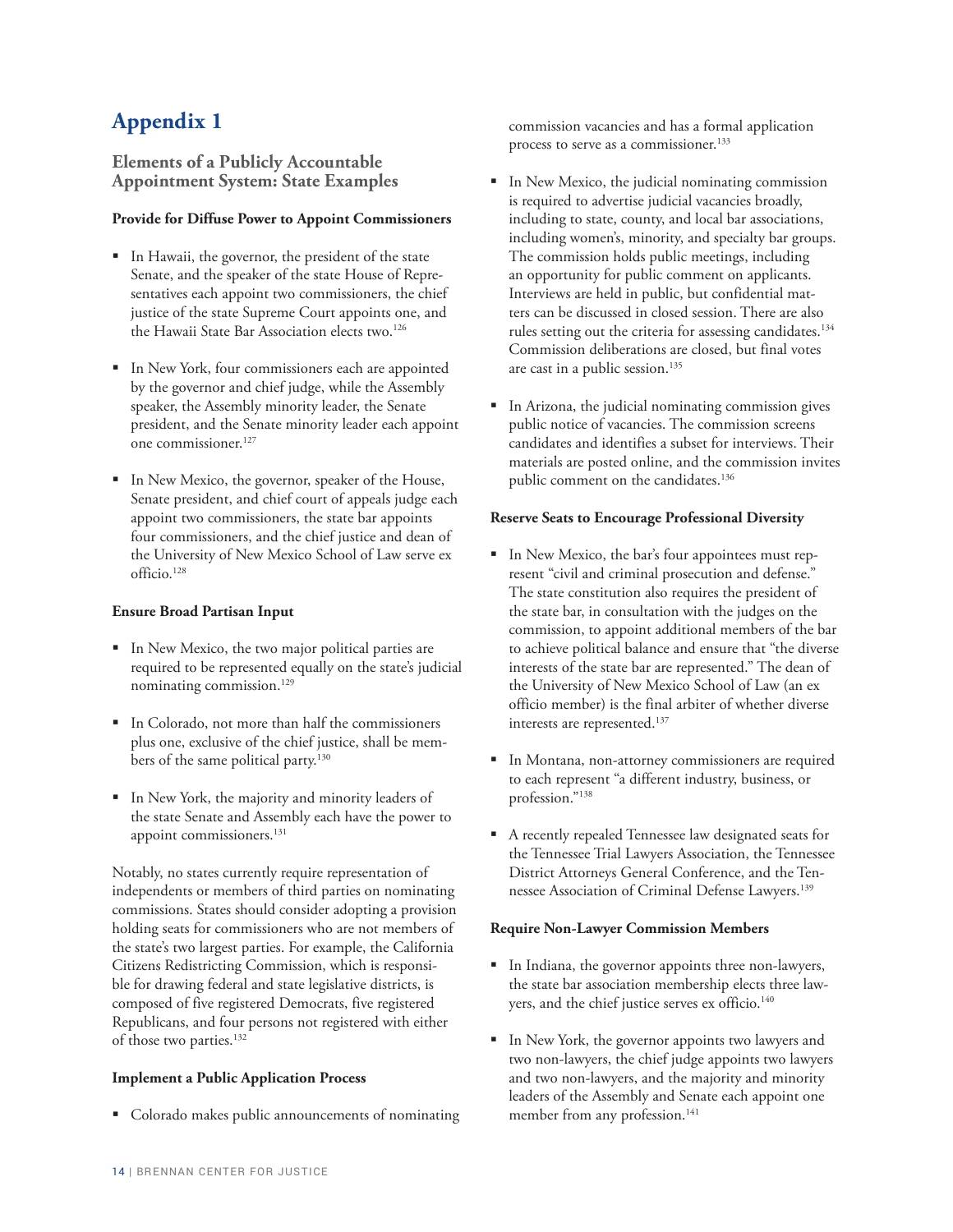In Utah, the governor appoints four members, including at least two non-lawyers. The state bar association selects two members, generally lawyers, and the chief justice selects one member from the state's judicial council.<sup>142</sup>

#### **Require Appointing Authorities to Consider Diversity When Selecting Commissioners**

- In Rhode Island, the governor and other appointing authorities "shall exercise reasonable efforts to encourage racial, ethnic, and gender diversity within the commission."143
- In South Carolina, "race, gender, national origin, and other demographic factors should be considered to ensure nondiscrimination to the greatest extent possible as to all segments of the population of the State."144
- In Colorado, commissioners must represent each of the state's congressional districts.<sup>145</sup>

## **Appendix 2**

**Implementing a "One and Done" Lengthy Single Term**

A lengthy single term for state supreme court justices should have the following elements:

**Staggered terms:** States should structure vacancies so that there is a single open seat every two or four years, instead of replacing an entire court's membership at once or allowing a new justice to start a full term whenever a vacancy opens. A staggered appointment system is preferable because it introduces regularity into the selection process and discourages strategic retirement. It also reduces the likelihood of clustered vacancies, which may skew a court's membership. To preserve staggered terms, if a vacancy opens in the middle of a justice's term, his or her replacement should finish the existing term, rather than start a new full term.

The adoption of staggered terms also has implications for the preferred length of a judicial term, depending on the number of justices on any given state's supreme court. For example, if a state has seven judges on its supreme court, staggered 14-year terms would mean that one vacancy would open every two years. For states that do not already have regularly staggered terms, it would be preferable to have a transition period with short terms for new justices, which would create room to implement a system of staggered lengthy terms.

- **A fixed, single term of at least 14 years:** In addition to considering the size of a state's supreme court bench, states should adopt a term sufficiently long to attract quality candidates. The ideal length may vary depending on a state's traditions and the realities of its legal market, including how long justices typically stay on the bench now. Excluding sitting justices, supreme court justices have sat on the bench for a median of 11 years since the 1970s, but figures vary substantially by state.
- **Provide for judicial performance evaluations and other accountability mechanisms:** Just because justices will serve only one term should not mean that they escape regular oversight. There should be robust mechanisms to hold judges accountable for misconduct or ethical lapses, as well as for deficits in temperament and skill. Regular performance evaluations can serve this purpose.

Evaluations can identify deficiencies that may require justices to undergo additional training or even face disciplinary action. According to research by IAALS, only 17 states (plus the District of Columbia) have any kind of formal judicial performance evaluation,<sup>146</sup> and not all of these states make even summaries of the evaluations public.

Another source of accountability is judicial discipline, including, in extreme cases, a process for removal of justices.<sup>147</sup> Judicial discipline processes should provide an opportunity for public comment, and at the very least, summary findings should be publicly disclosed. Public participation builds public confidence in the result. Thirty-four states now have public disciplinary hearings.<sup>148</sup>

**Consider justices' options after the bench:** States may need to alter their pension systems so justices' pensions vest at the end of their term. States may also wish to consider creating a "senior judge" system, where supreme court justices whose terms have expired can preside over cases in lower courts. Because a single term system may increase the likelihood that former justices will reenter private practice, there should also be clear rules governing how justices and former justices can avoid conflicts.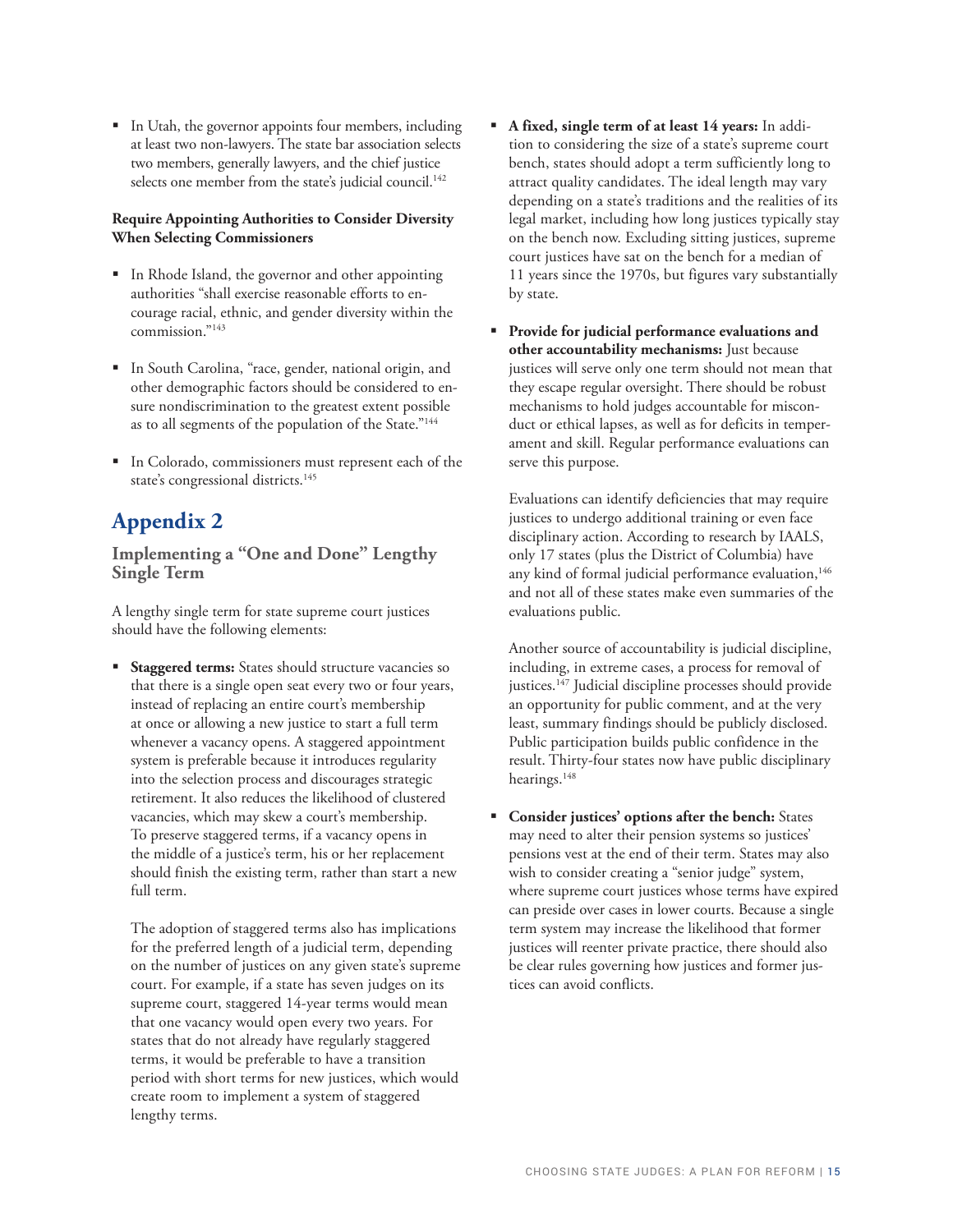## **Endnotes**

- 1 Alicia Bannon et al., *Who Pays for Judicial Races? The Politics of Judicial Elections*, 2015-16, Brennan Center for Justice, 2017, 15-17, https://www.brennancenter.org/publication/politics-judicial-elections. The \$1 million milestone is notable because such races are likely to require major infusions of campaign cash by donors or a substantial investment by outside spenders, and to have many of the trappings of campaigns for political offices.
- 2 Twenty-seven justices were elected in million-dollar races, compared to the previous high of 19. Ibid., 4-6 (all figures inflation-adjusted).
- 3 Ibid, 7-10.
- 4 *Justice at Stake/Brennan Center National Poll,* 2013, http://www.brennancenter.org/sites/default/files/press-releases/ JAS%20Brennan%20NPJE%20Poll%20Topline.pdf.
- 5 Alicia Bannon, *Rethinking Judicial Selection in State Courts*, Brennan Center for Justice, 2016, 1, https://www. brennancenter.org/publication/rethinking-judicial-selection-state-courts.
- 6 Noah Nadler, "Ohio Supreme Court Prohibits Municipality From Restricting Fracking, *American Bar Association: Environmental and Energy Litigation*, March 2, 2015, https://www.americanbar.org/groups/litigation/committees/ environmental-energy/practice/2015/030215-energy-ohio-supreme-court-prohibits-municipality-from-restricting-fracking.html.
- 7 Dion Lefler, Hunter Woodall, Katy Bergen and Suzanne Tobias, "Kansas school funding still inadequate, Supreme Court says," *The Kansas City Star,* June 25, 2018, https://www.kansascity.com/news/politics-government/article213797099.html.
- 8 Jess Bidgood, "Court Officers Can't Hold People Solely Under ICE Detainers, Massachusetts Justices Rule," *The New York Times,* July 24, 2017, https://www.nytimes.com/2017/07/24/us/immigration-detainer-ice-massachusetts. html.
- 9 *See, e.g*., *Judicial Selection: The Process of Choosing Judges,* ABA Coalition for Justice, American Bar Association, 2008, 12-15; *The O'Connor Judicial Selection Plan*, Institute for the Advancement of the American Legal System, 2014, available at http://iaals.du.edu/publications/o-connor-judicial-selection-plan; *White Paper on Judicial Elections,* American College of Trial Lawyers, 2011, 4, available at https://www.actl.com/docs/default-source/ default-document-library/position-statements-and-white-papers/actl\_white\_paper\_on\_judicial\_elections.pdf?sfvrsn=4; B. Michael Dann & Randall M. Hansen, "Judicial Retention Elections," 34 *Loyola of Los Angeles Law Review* (2001): 1439-1441; *Recommendations on the Selection of Judges and the Improvement of the Judicial Selection System in New York State* 5-32, Judicial Selection Task Force, Association of the Bar of the City of New York, 2006, available at https://www.nycbar.org/pdf/report/Judicial\_Selection\_TaskForceReport\_Dec2006.pdf; *Report and Recommendations* 1-2 Michigan Judicial Selection Taskforce, 2012, 7-12, available at http://www.mcfn.org/ uploads/documents/MIJudicialSelectionTaskForce.pdf; Bill Raftery, "Nevada Bill Eliminates Elections for District Court Judges; Lets Lower Chamber of Legislature Pick All Future Judges," *Gavel to Gavel*, March 20, 2015, http:// gaveltogavel.us/2015/03/20/nevada-bill-eliminates-elections-for-district-court-judges-lets-lower-chamber-of-legislature-pick-all-future-judges/; Bill Raftery, "Oregon: Unique Proposal to Switch to Commission/Appointment System for Appellate Judges; No Retention Elections," *Gavel to Gavel,* February 4, 2015, http://gaveltogavel. us/2015/02/04/oregon-unique-proposal-to-switch-to-commissionappointment-system-for-appellate-judges-no-retention-elections/; Bill Raftery, "Proposed Change to Illinois Judicial Retention Looks Similar to Hawaii's System; Would Eliminate Many/Most Retention Elections," *Gavel to Gavel*, February 14, 2013), http://gaveltogavel. us/2013/02/14/proposed-change-to-illinois-judicial-retention-looks-similar-to-hawaiis-system-would-eliminate-manymost-retention-elections/.
- 10 The most frequent proposed alternative to contested elections has been a "merit selection" system where judicial candidates are vetted by an independent nominating commission and then appointed by the governor, followed by periodic up-or-down retention elections.
- 11 Bannon, *Rethinking Judicial Selection in State Courts*, 16-17.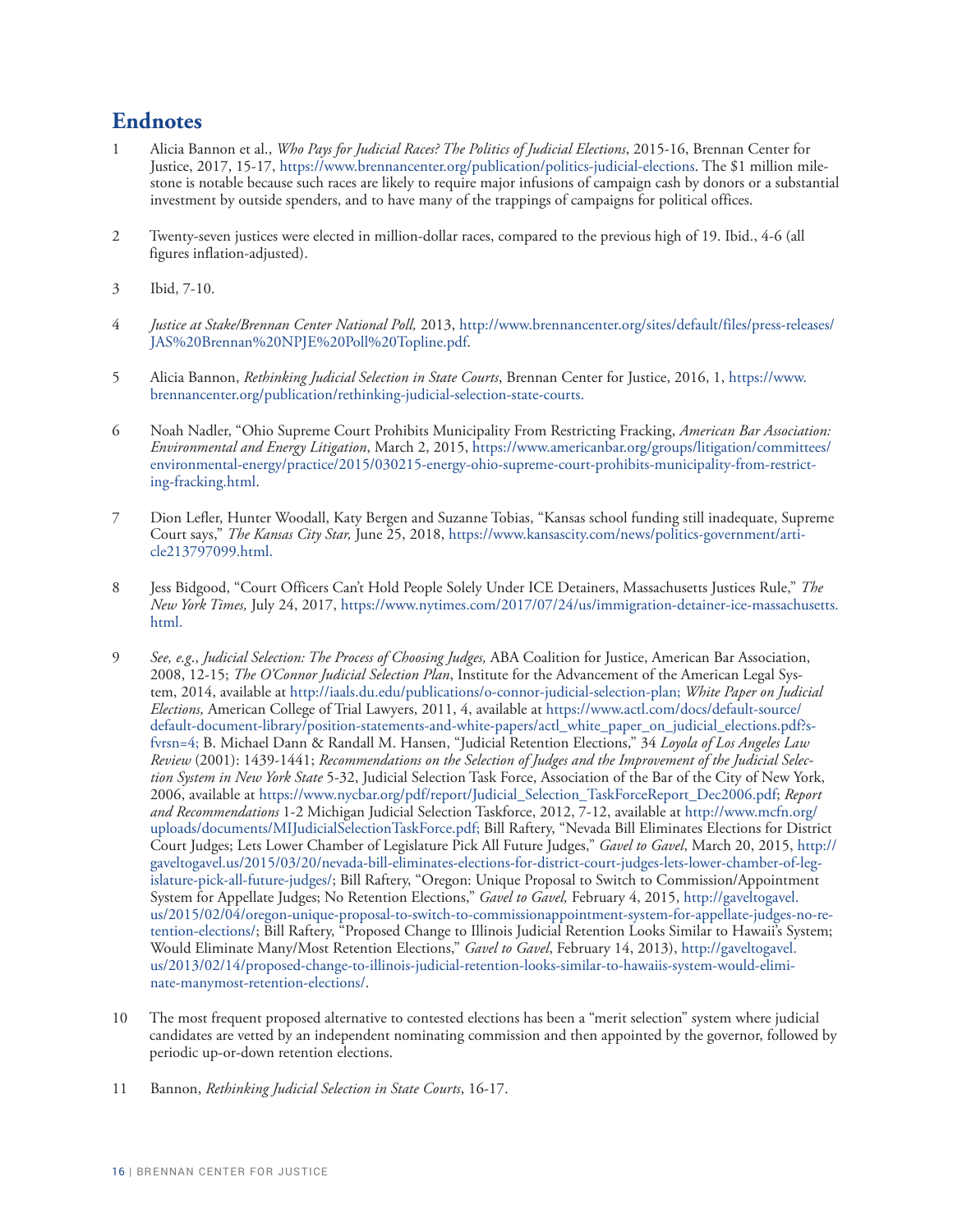- 12 "Judicial Selection: An Interactive Map," *Brennan Center for Justice,* http://judicialselectionmap.brennancenter. org/?court=Supreme.
- 13 *See, e.g*., Cody Cutting, *Judicial Retention in Hawaii: A Case Study, 2016,* https://www.brennancenter.org/sites/ default/files/blog/Judicial\_Retention\_in\_Hawaii-A\_Case\_Study.pdf; Reece Trevor, "Judicial Selection: A Look at California," *Brennan Center for Justice*, August 7, 2017, http://www.brennancenter.org/analysis/judicial-selection-look-california; Douglas Keith and Laila Robbins, *Legislative Appointments for Judges: Lessons from South Carolina, Virginia, and Rhode Island,* https://www.brennancenter.org/analysis/legislative-appointments-judges-lessons-south-carolina-virginia-and-rhode-island. We also reviewed secondary sources providing case studies of individual states' systems. *See, e.g*,, Sandra Day O'Connor and RonNell Andersen Jones, "Reflections on Arizona's Judicial Selection Process*," Arizona Law Review* (2008), http://www.arizonalawreview.org/pdf/50-1/50arizlrev15. pdf; "Symposium: Judicial Selection in Rhode Island," *Roger Williams University Law Review* 15 (2010), https:// docs.rwu.edu/rwu\_LR/vol15/iss3/.
- 14 The Brennan Center did original research on judicial nominating commission structure and membership in states across the country, and also interviewed members and retired members of commissions. We also relied on research by IAALS, Malia Reddick and Rebecca Love Kourlis, *Choosing Judges: Judicial Nominating Commissions and the Selection of Supreme Court Justices*, Institute for the Advancement of the American Legal System, 2014, 15-16, http:// iaals.du.edu/sites/default/files/documents/publications/choosing\_judges\_jnc\_report.pdf, and on a symposium in the Fordham Urban Law Journal, *Fordham Urban Law Journal* 34 (2007), https://ir.lawnet.fordham.edu/ulj/vol34/ iss1/.
- 15 To inform our research, we had off-the-record conversations with judges, bar association leaders, lawyers, judicial nominating commissioners, political consultants, advocates, scholars, and court users.
- 16 Our research can be found at "Rethinking Judicial Selection," *Brennan Center for Justice,* https://www.brennancenter.org/rethinking-judicial-selection.
- 17 *See* infra 4, 10-11.
- 18 *See* infra 12-13*.*
- 19 Each of these states also provides for the "confirmation" of justices by the legislature or another elected body.
- 20 Jed Handelsman Shugerman, *The People's Courts* (Cambridge: Harvard University Press, 2012), 247-248.
- 21 Bannon et al., *Who Pays for Judicial Races?*, 11 (figure is as of January 2017).
- 22 Ibid*,* 22-25.
- 23 Ibid*,* 21, 27-30.
- 24 Ibid*,* 11.
- 25 Ibid*,* 2 (figure is of January 2017).
- 26 Ibid, 27.
- 27 For example, a study of the Nevada Supreme Court found that in 2008-09, in 60 percent of civil cases at least one of the litigants, attorneys, or firms involved in the case had contributed to the campaign of at least one justice. *Campaign Contributors and the Nevada Supreme Court*, American Judicature Society, 2010, 2, available at http:// www.judicialselection.us/uploads/documents/AJS\_NV\_study\_FINAL\_A3A7D42494729.pdf.
- 28 Bannon et al., *Who Pays for Judicial Races?*, 12.
- 29 Ibid, 22.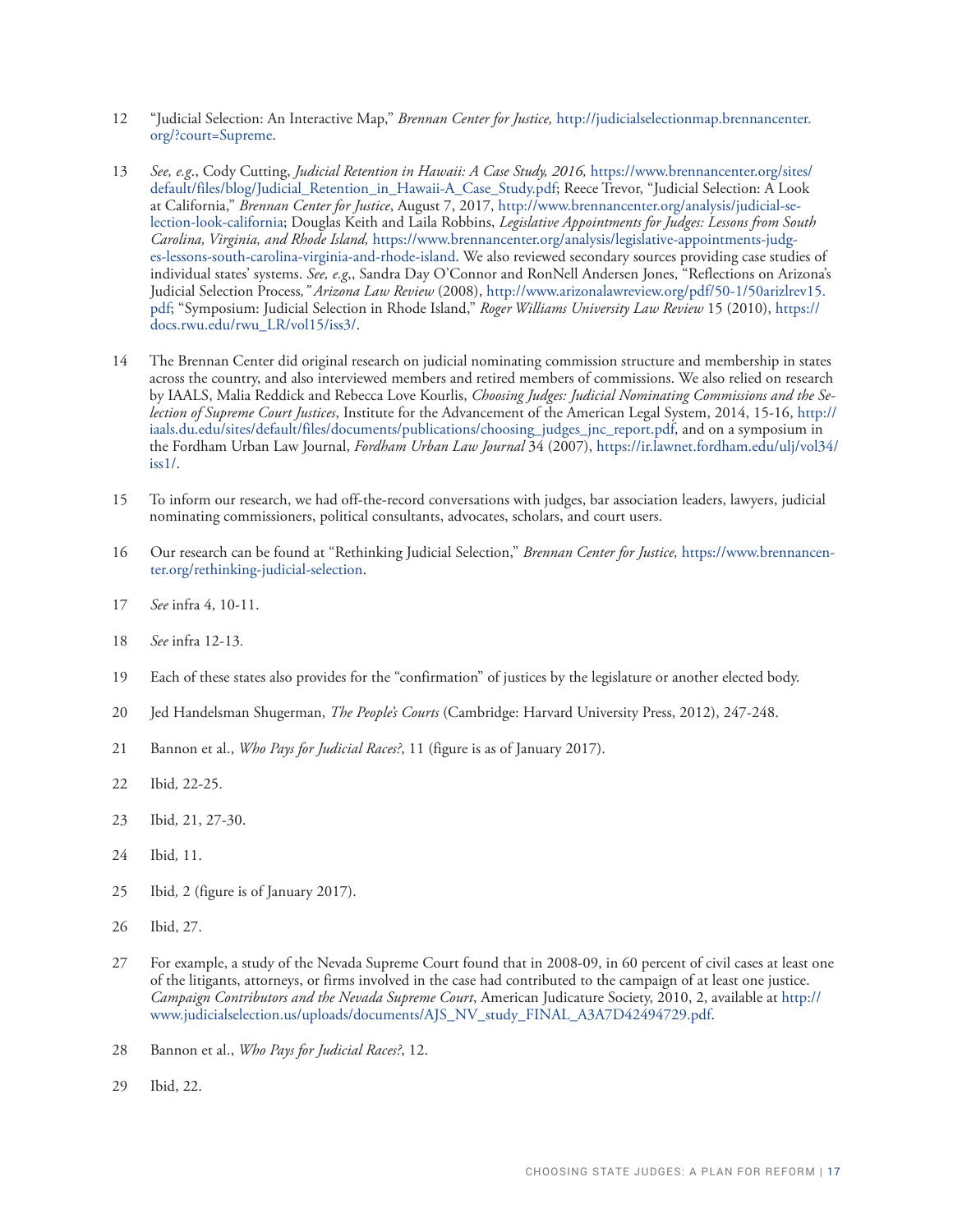- 30 Ibid, 35.
- 31 Ibid, 35.
- 32 Ibid, 33-36.
- 33 *Justice at Stake State Judges Frequency Questionnaire*, Nov. 5, 2001-Jan. 2, 2002, https://www.brennancenter.org/ sites/default/files/2001%20National%20Bipartisan%20Survey%20of%20Almost%202%2C500%20Judges.pdf.
- 34 Adam Liptak & Janet Roberts, "Campaign Cash Mirrors a High Court's Rulings," *The New York Times*, October 1, 2006, http://www.nytimes.com/2006/10/01/us/01judges.html?pagewanted=all.
- 35 *See, e.g.*, Ibid; Christie Thompson, "Trial By Cash," *The Marshall Project,* December 11, 2014, https://www. themarshallproject.org/2014/12/11/trial-by-cash; Philip Hager, "Kaus Urges Reelection of Embattled Court Justices," *Los Angeles Times*, September 28, 1986, 3, http://articles.latimes.com/1986-09-28/news/mn-9911\_1\_justice-rose-elizabeth-bird.
- 36 *See* Thomas E. McClure, "Do Contributions to Judicial Campaigns Create the Appearance of Corruption?" in *Public Policy and Governance: Corruption, Accountability and Discretion* 29 (2017): 88 (reviewing social science literature and concluding that "[a]lthough some studies fail to establish a connection between donations and judicial outcomes, most scholars have found a correlation between campaign contributions and high court rulings").
- 37 Michael S. Kang & Joanna M. Shepherd, "The Partisan Price of Justice: An Empirical Analysis of Campaign Contributions and Judicial Decisions," *New York University Law Review* 86, (2011): 104.
- 38 Joanna Shepherd and Michael S. Kang, *Partisan Justice: How Campaign Money Politicizes Judicial Decisionmaking in Election Cases*, American Constitution Society, 2016, https://partisanjustice.org/.
- 39 *See* Kate Berry, *How Judicial Elections Impact Criminal Cases,* Brennan Center for Justice, 2015, https://www.brennancenter.org/sites/default/files/publications/How\_Judicial\_Elections\_Impact\_Criminal\_Cases.pdf.
- 40 Joanna Shepherd and Michael S. Kang, *Skewed Justice: Citizens United, Television Advertising and State Supreme Court Justices' Decisions in Criminal Cases*, American Constitution Society, 2014, https://www.acslaw.org/analysis/ reports/skewed-justice.
- 41 Shugerman, *The People's Courts*, 6.
- 42 Brandon Bartels, "Bright Ideas: Political Scientists Chris W. Bonneau and Melinda Gann Hall on the Judicial Elections Controversy," *Concurring Opinions*, June 17, 2010, https://concurringopinions.com/archives/2010/06/ bright-ideas-political-scientists-chris-w-bonneau-and-melinda-gann-hall-on-the-judicial-elections-controversy. html.
- 43 Dmitry Bam, "Voter Ignorance and Judicial Elections," *Kentucky Law Journal* 102 (2013): 566-78, https://digitalcommons.mainelaw.maine.edu/cgi/viewcontent.cgi?article=1017&context=faculty-publications.
- 44 Bannon, *Rethinking Judicial Selection in State Courts*.
- 45 *See, e.g*,*.* Greg Goelzhauser, *Choosing State Supreme Court Justices: Merit Selection and the Consequences of Institutional Reform* (Temple University Press, 2016), 80 ("[S]tate supreme court justices seated across selection systems have more similarities than differences in their judicial qualifications.").
- 46 John F. Kowal, *Judicial Selection for the 21st Century,* Brennan Center for Justice, 2016, 13-16, https://www.brennancenter.org/publication/judicial-selection-21st-century.
- 47 Bannon et al., *Who Pays for Judicial Races?*, 15-17
- 48 Ibid, 7-10.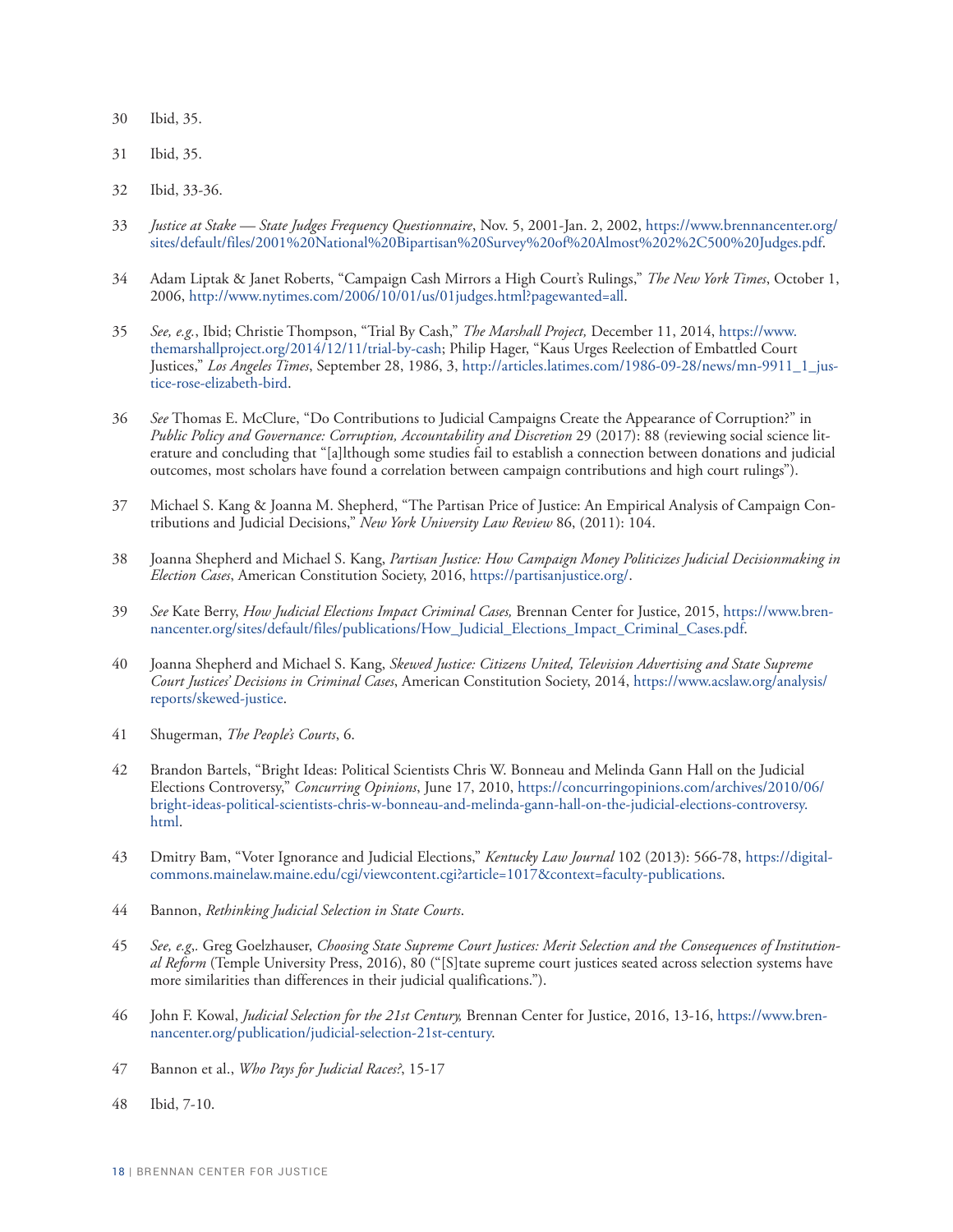- 49 Shugerman, The *People's Courts*, 259.
- 50 Ibid, 103-115.
- 51 Short lists are typically 3-5 candidates. Reddick and Kourlis, *Choosing Judges*, 15-16.
- 52 Shugerman, *The People's Courts*, 259.
- 53 Rachel Paine Caufield, *Inside Merit Selection: A National Survey of Judicial Nominating Commissioners,* American Judicature Society, 2011, 7, http://www.judicialselection.com/uploads/documents/JNC\_Survey\_ReportFI-NAL3\_92E04A2F04E65.pdf.
- 54 Ibid*,* 42-45.
- 55 *See, e.g.*, Cutting, *Judicial Retention in Hawaii*, 5; Day O'Connor and Andersen Jones, "Reflections on Arizona's Judicial Selection Process*,"* 20; Marilyn S. Kite, "Wyoming's Judicial Selection Process: Is it Getting the Job Done?," *Fordham Urban Law Journal* 34 (2007): 226. However, assessing judicial appointment processes is challenging because key elements often occur behind closed doors. The governor's (or president's) decision-making process is typically opaque, and, in approximately 90 percent of states that use judicial nominating commissions, their meetings and deliberations are also private. Reddick and Kourlis, *Choosing Judges*, 21-22.
- 56 Goelzhauser, *Choosing State Supreme Court Justices*, 57-58.
- 57 In 1956, Gov. Fred Hall lost his bid for reelection in the primary; he made an agreement with then-Chief Justice William Smith, who then resigned from the Supreme Court and three days later, Hall resigned as governor. Hall's lieutenant governor became governor and appointed Hall to the Supreme Court. In response to this scandal, in 1958, voters approved a constitutional amendment to select Supreme Court judges via merit selection. See Stephen J. Ware, "Selection to the Kansas Supreme Court," *Kansas Journal of Law and Public Policy* 386 (2007) https://papers.ssrn.com/sol3/papers.cfm?abstract\_id=1315493; Justice Fred Six, "The Threat to Merit Selection: An Ominous Political Cloud Hovers Over the Capitol, Casting a Dark Shadow on the Judiciary," *Journal of the Kansas Bar Association* (2012) https://heinonline.org/HOL/LandingPage?handle=hein.barjournals/jkabr0081&div=128&id=&page=.
- 58 Richard Baye, "Donors, Friends of Governors Often Get State Supreme Court Nod," *The Center for Public Integrity,* May 1, 2014, https://www.publicintegrity.org/2014/05/01/14692/donors-friends-governors-often-get-state-supreme-court-nod.
- 59 Bannon et al., *Who Pays for Judicial Races?*, 30-31
- 60 James L. Gibson, *Electing Judges: The Surprising Effects of Campaigning on Judicial Legitimacy* (Chicago: University of Chicago Press, 2012), 68, 130. Gibson also found that high-cost elections, and the resulting conflicts of interest for judges, reduce legitimacy.
- 61 This statistic includes election states that use nominating commissions for making interim appointments. Analysis on file at the Brennan Center.
- 62 *See, e.g*., Joseph A. Colquitt, "Rethinking Judicial Nominating Commissions: Independence, Accountability, and Public Support," *Fordham Urban Law Journal* 34 (2007): 87, https://ir.lawnet.fordham.edu/cgi/viewcontent.cgi?article=1938&context=ulj; Rebecca Mae Salokar et al., "The New Politics of Judicial Selection in Florida: Merit Selection Redefined," *The Justice System Journal* 27(2006): 133-38, https://ncsc.contentdm.oclc.org/digital/collection/judicial/id/171/ (after a legislative change gave the governor more control over nominating commission membership, the state's Republican governor appointed more Republicans to appellate court seats; before the change, only 54 percent of the governor's 11 appointments were registered Republicans; all of the governor's appointments following the change were Republicans).
- 63 *See, e.g.*, Brian T. Fitzpatrick, "The Politics Of Merit Selection," *Missouri Law Review* 74 (2009): 686; *see also* Dan Pero, "Merit selection of judges can be political, too," *PennLive*, June 25, 2012, http://www.pennlive.com/edito-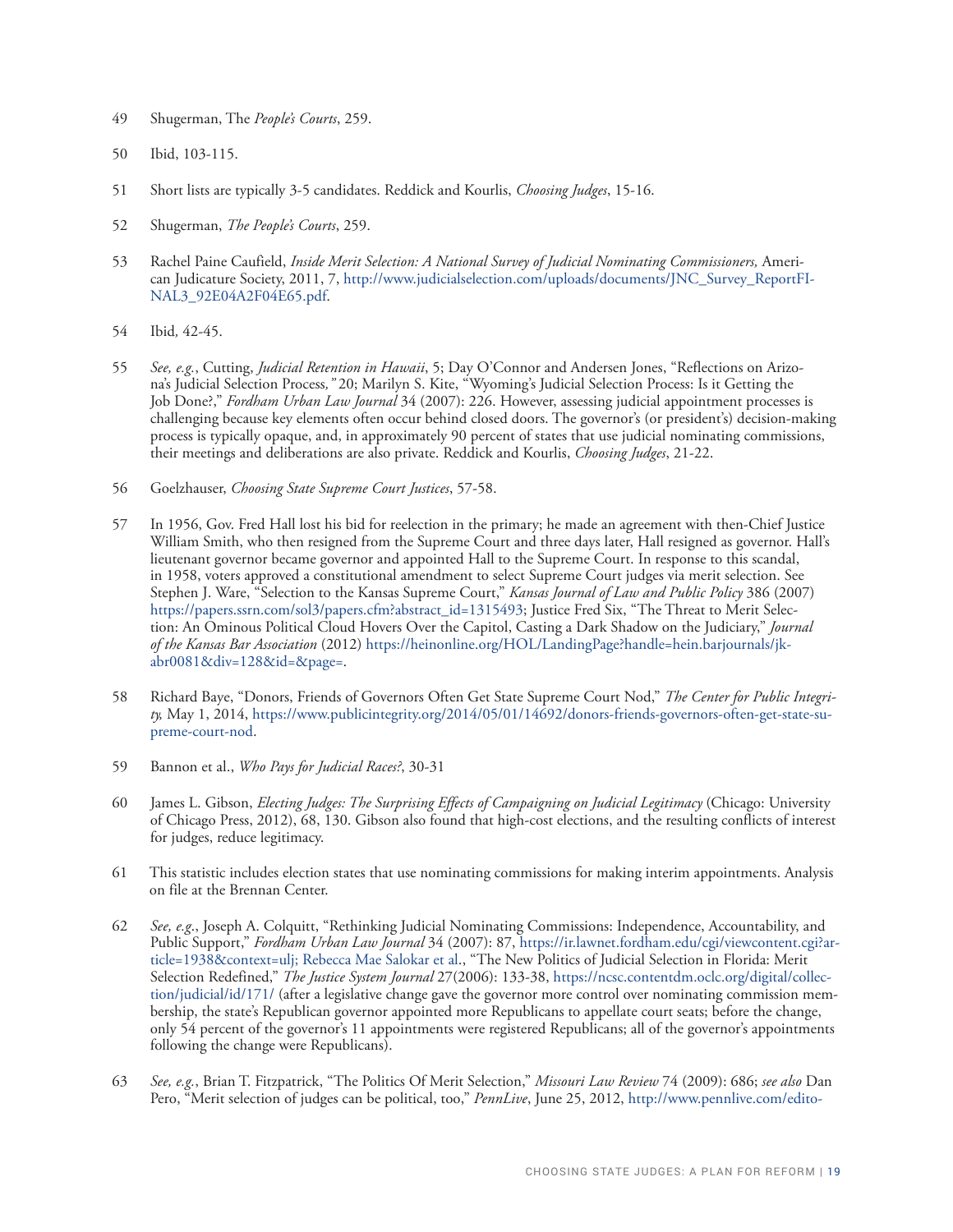rials/index.ssf/2012/06/merit\_selection\_of\_judges\_can.html (alleging that trial lawyers altered the outcome of a judicial nomination in Missouri).

- 64 Sixteen out of 34 states have some requirement of party diversity on their nominating commissions.
- 65 Caufield, *Inside Merit Selection*, 17.
- 66 Analysis on file at the Brennan Center.
- 67 Analysis on file at the Brennan Center. Surveys and interviews of nominating commissioners suggest that both attorneys and non-attorneys offer important, and different, perspectives in vetting judicial candidates, and that having non-attorney representation is valuable. Caufield, *Inside Merit Selection*.
- 68 *See* Kevin M. Esterling & Seth S. Andersen, *Diversity and the Judicial Merit Selection Process: A Statistical Report,* American Judicature Society, 1999, 24-29, http://www.judicialselection.us/uploads/documents/Diversity\_and\_ the\_Judicial\_Merit\_Se\_9C4863118945B.pdf ("We found relatively clear evidence in all states where data are available that diverse commissions tend to propose more diverse nominees and attract more diverse applicants.").
- 69 *See* Jo Handelsman & Natasha Sakraney, *Implicit Bias*, White House Office of Sci. & Tech. Policy, 2015, https:// obamawhitehouse.archives.gov/sites/default/files/microsites/ostp/bias\_9-14-15\_final.pdf ("Research demonstrates that most people hold unconscious, implicit assumptions that influence their judgments and perceptions of others. Implicit bias manifests in expectations or assumptions about physical or social characteristics dictated by stereotypes that are based on a person's race, gender, age, or ethnicity. People who intend to be fair, and believe they are egalitarian, apply biases unintentionally. Some behaviors that result from implicit bias manifest in actions, and others are embodied in the absence of action; either can reduce the quality of the workforce and create an unfair and destructive environment.").
- 70 Colquitt, "Rethinking Judicial Nominating Commissions: Independence, Accountability, and Public Support," 87.
- 71 Ibid, 91.
- 72 Ibid, 90.
- 73 *See, e.g.*, Scott Bales, "Why Arizona has some of America's best judges," *AZ Central,* September 12, 2014, https:// www.azcentral.com/story/opinion/op-ed/2014/09/12/arizona-judicial-performance-review/15515743/ (attributing the success of Arizona's merit selection system to its transparency and opportunities for public input).
- 74 John Marion, "Judging How We Pick Judges: Fifteen Years of Merit Selection in Rhode Island," *Roger Williams University Law Review* 15 (2010): 750-751, http://docs.rwu.edu/cgi/viewcontent.cgi?article=1438&context=rwu\_LR.
- 75 Ibid, 747.
- 76 Todd Magel, "Critics denounce Reynolds' decision to appoint farther to panel that vets judges," *KCCI Des Moines*, May 2, 2018, http://www.kcci.com/article/critics-denounce-reynolds-decision-to-appoint-father-to-panel-thatvets-judges/20128272.
- 77 *Special Committee on Judicial Independence and Accountability Report*, American Judicature Society Hawaii Chapter, 2008.
- 78 Ronald T. Y. Moon, "Together, Courts and Media Can Improve Public Knowledge of the Justice System," 87 *Judicature* 87 (2004): 261. Similarly, a Wyoming Supreme Court justice observed that a lack of transparency in in the state's commission process meant that the public had no opportunity to provide input on potential judges, contributing to the "suspicion about how politics may have affected the process and whether the ultimate choice was a wise one." Kite, "Wyoming's Judicial Selection Process: Is it Getting the Job Done?," 228.
- 79 Yuvraj Joshi, *Diversity Counts: Why States Should Measure the Diversity of Their Judges and How They Can Do It,*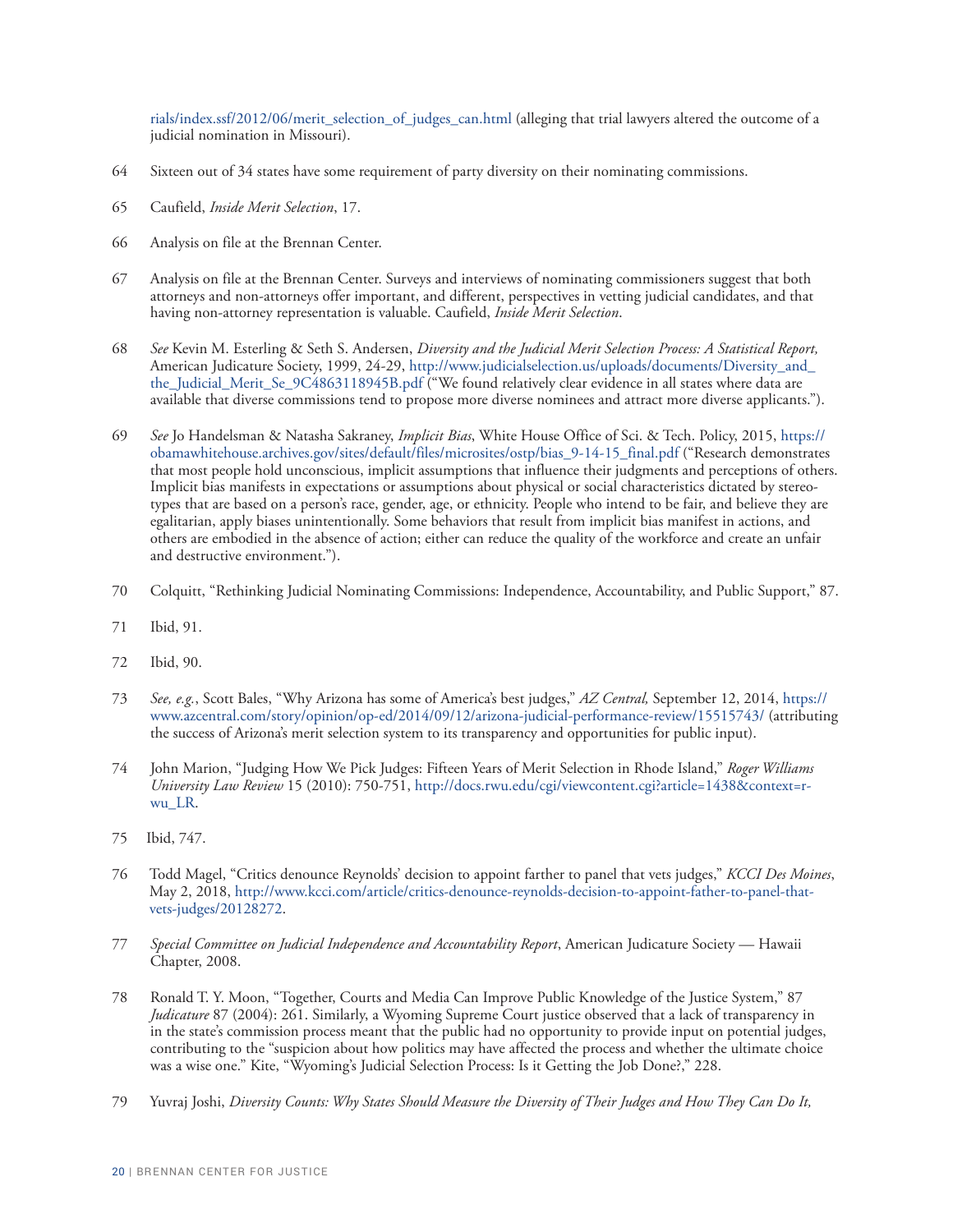Lambda Legal and the American Constitution Society for Law and Policy, 2017, 23, https://www.lambdalegal.org/ sites/default/files/legal-docs/downloads/20170607\_diversity-counts.pdf.

- 80 For a discussion of democratic legitimacy, see Steven G. Calabresi & James Lindgren, "Term Limits for the Supreme Court: Life Tenure Reconsidered," *Harvard Journal of Law & Public Policy* 29 (2006): 811. While many other democracies view judicial service as a civil service track, where judges are appointed and elevated based on their performance in exams and on the bench, in the U.S. the power to appoint state supreme court justices has historically rested with elected officials. *See, e.g.*, Mary L. Volcansek, "Appointing Judges the European Way," *Fordham Urban Law Journal* 34 (2007): 374; Jacqueline Lucienne Lafon, "The Judicial Career in France: Theory and Practice Under the Fifth Republic," *Judicature* 75 (1991): 101.
- 81 Keith and Robbins, "Legislative Appointments for Judges: Lessons from South Carolina, Virginia, and Rhode Island," 3.
- 82 *See* Cutting, *Judicial Retention in Hawaii,* 7*.*
- 83 *See, e.g*., Brent Johnson, "Sweeney slaps down Christie over N.J. Supreme Court nominee," *NJ.com,* March 2, 2016, https://www.nj.com/politics/index.ssf/2016/03/sweeney\_slaps\_christie\_over\_nj\_supreme\_court\_nomin. html (New Jersey Senate President, Stephen Sweeney, a Democrat, "led efforts to block four of [Gov. Chris Christie (R)'s] nominees," arguing "As Senate president, I don't get to select the governor I am going to work with, but I do get to choose who and what I fight for," and that he would consider a Christie nominee "if the governor preserves judicial independence by submitting a Democrat for the court."); *see also* Joseph De Avila, "Connecticut Supreme Court Nominee Is Blocked by State Republicans," *The Wall Street Journal,* March 27, 2018, https://www. wsj.com/articles/connecticut-supreme-court-nominee-is-blocked-by-state-republicans-1522186710.
- 84 Scott Mackay, "Despite Reforms, Connections Can Still Lead to Judgeships," *Rhode Island Public Radio,* May 27, 2013, http://www.ripr.org/post/despite-reforms-connections-can-still-lead-judgeships#stream/0.
- 85 During the drafting of the U.S. Constitution, James Madison made a similar proposal, arguing that the president should be able to appoint justices subject to a Senate veto. Amber Phillips, "If James Madison had his way, the Senate would have to veto Merrick Garland rather than confirm him," *The Washington Post,* March 28, 2016, https://www.washingtonpost.com/news/the-fix/wp/2016/03/18/if-james-madison-had-his-way-the-senate-wouldhave-to-veto-merrick-garland-rather-than-confirm-him/?utm\_term=.5a2f717eb4bb.
- 86 *See* Alicia Bannon, *Federal Judicial Vacancies: The Trial Courts,* Brennan Center for Justice, 2013, http://www.brennancenter.org/publication/federal-judicial-vacancies-trial-courts.
- 87 For example, in New Mexico, the governor can request additional names from the nominating commission. The commission's rules provide that under this circumstance, the commission must actively solicit additional applications and follow the same vetting and interview process. State of New Mexico Rules Governing Judicial Nominating Commissions, § 10 (2011), http://lawschool.unm.edu/judsel/process/RulesGoverningJudicialNominating-Commissions0208.pdf.
- 88 For example, a 2018 vacancy in Iowa attracted 22 applicants, while a 2016 vacancy in Alaska attracted 8 applicants. "Twenty-two Iowans Apply for Iowa Supreme Court Vacancy," Iowa Judicial Branch, June 27, 2018, https:// www.iowacourts.gov/announcements/twenty-two-iowans-apply-for-iowa-supreme-court-vacancy/; Jerzy Shedlock, "Eight attorneys apply for Alaska Supreme Court vacancy," *Anchorage Daily News,* September 28, 2016, https:// www.adn.com/crime-justice/article/8-attorney-apply-alaska-supreme-court-vacancy/2015/11/14/.
- 89 Of the remaining five states, California and Maryland use an appointment process where a governor is not bound by the recommendations of an independent nominating commission, and Pennsylvania and Illinois initially elect their justices before requiring them to stand for retention elections. New Mexico uses a hybrid system that includes merit selection, partisan elections, and retention elections. "Judicial Selection: An Interactive Map," *Brennan Center for Justice*.
- 90 This figure excludes states where nominating commissions make non-binding recommendations.
- 91 Scott Greytak et al., *Bankrolling the Bench: The New Politics of Judicial Elections, 2013-14,* Justice at Stake, The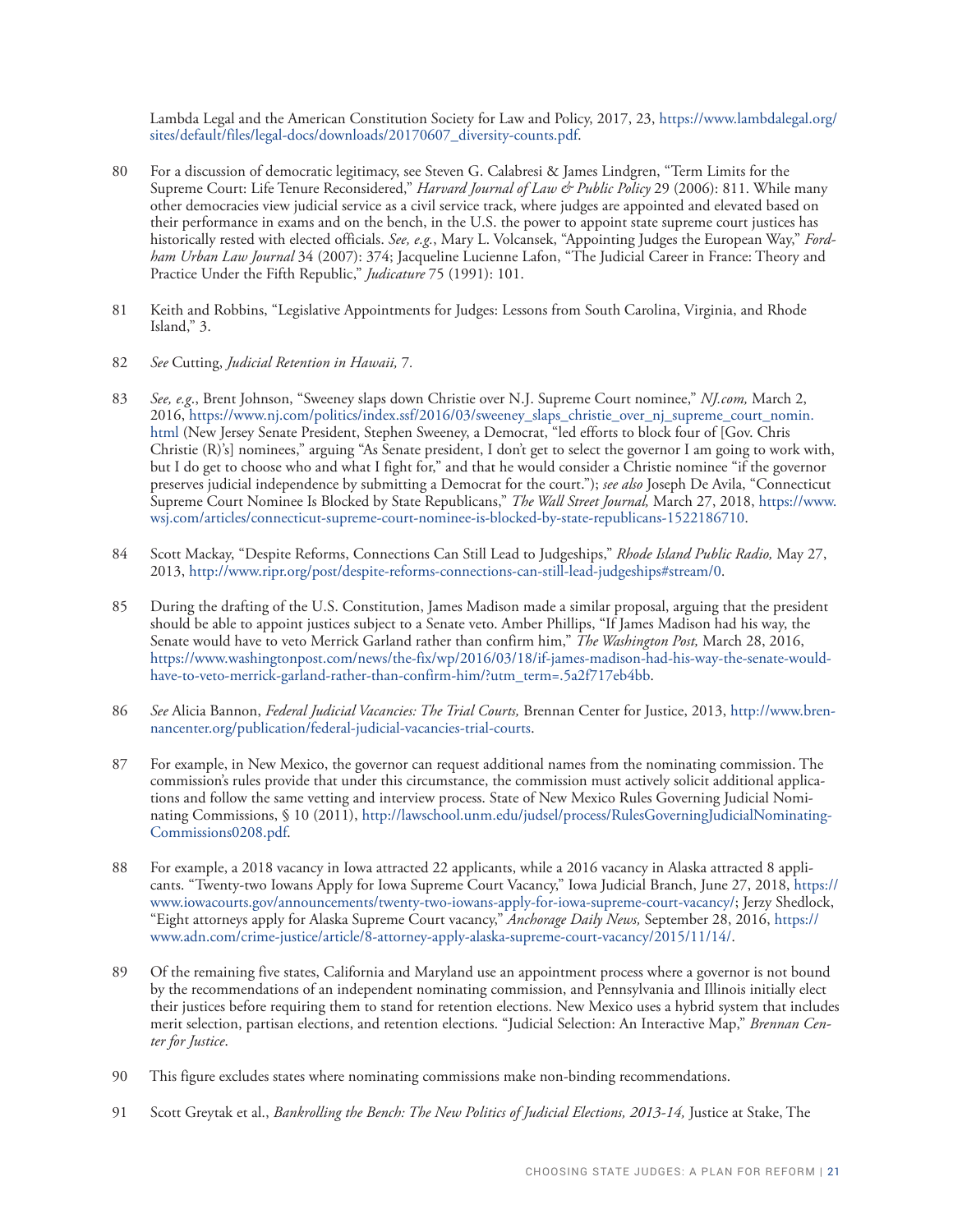Brennan Center for Justice, and The National Institute on Money in State Politics, 2015, 20-21. There are two notable exceptions to the historical trend prior to 2010: In 1986, California voters ousted three State Supreme Court Justices, including Rose Bird, the former Chief Justice, following a multimillion dollar campaign that targeted their record reversing death penalty decisions. This was the "first time an electorate voted any justice of a state's high court out of office." Melissa S. May, "Judicial Retention Elections After 2010," *Indiana Law Review* 46 (2010): 59. In 1996, Justice Penny White lost her retention election for the Tennessee Supreme Court, after an anti-retention campaign "that used a handful of her rulings to cast her as an enemy of the death penalty and a coddler of criminals." Ibid, 60.

- 92 Adam Skaggs and Maria da Silva et al., *The New Politics of Judicial Elections 2009-10*, Brennan Center for Justice, 2011, 8, http://www.brennancenter.org/sites/default/files/legacy/Democracy/NewPolitics2010.pdf.
- 93 This analysis includes campaign fundraising and independent expenditures on both sides. In instances where multiple justices were standing for retention at the same time and television ads indicated there was a joint campaign supporting or opposing the justices collectively, justices were included in this count if the aggregate spending on the retention election surpassed \$1 million total.
- 94 Shugerman, *The People's Courts*, 257-58.
- 95 Gerald F. Uelmen, "Crocodiles in the Bathtub: Maintaining the Independence of State Supreme Courts in an Era of Judicial Politicization," *Notre Dame Law Review* 1133 (1997): 1133.
- 96 May, "Judicial Retention Elections After 2010," 59-60.
- 97 For a discussion of these dynamics with respect to criminal cases, see Berry, *How Judicial Elections Impact Criminal Cases,* 7, 9. There is also evidence that judges facing elections tend to decide cases according to the political preferences of voters — and that when voters' preferences change, judges' behavior follows. See Joanna M. Shepherd, "Money, Politics, and Impartial Justice," *Duke Law Journal* 623 (2009): 665-66. For a discussion of donor dynamics, see Kang & Shepherd, "The Partisan Price of Justice,"102.
- 98 Thompson, "Trial By Cash.".
- 99 Kang & Shepherd, "The Partisan Price of Justice," 102; Shepherd & Kang, *Partisan Justice*.
- 100 Michael Cooper, "Pataki Appoints Fifth Republican to Highest Court," *New York Times*, August 19, 2006, https:// www.nytimes.com/2006/08/19/nyregion/19judge.html.
- 101 Matthew Kauffman, "After Scolding, Justice Palmer's Nomination Moves Forward," *Hartford Courant*, February 24, 2017, http://www.courant.com/news/connecticut/hc-supreme-court-justice-palmer-renomination-vote-20170224-story.html; Christopher Keating, "House, Senate Approve Justice Palmer For Another Term On Supreme Court Bench," *Hartford Courant*, August 1, 2018, http://www.courant.com/politics/hc-justice-palmer-votes-20170308-story.html.
- 102 Joanna M. Shepherd, "Are Appointed Judges Strategic Too?," *Duke Law Journal* 1589 (2009): 1617-21.
- 103 Judicial Task Force, *Report and Recommendation,* State Bar of Wisconsin, 2013, 2, http://www.wisbar.org/SiteCollectionDocuments/Publications/JudicialTaskForce-September2013-FINAL.pdf.
- 104 Task Force on Maintaining a Fair and Impartial Judiciary, *Report and Recommendations,* Arkansas Bar Association, 2016, https://higherlogicdownload.s3.amazonaws.com/ARKBAR/b431bcc7-935d-4530-8c1b-4e305fa123c6/UploadedImages/Committees/Task%20Force%20Final%20Report%20w%20Revisions.pdf.
- 105 *See generally* Calabresi & Lindgren, "Term Limits for the Supreme Court."
- 106 *See* Ben Feuer, "Why the Supreme Court Needs 18-Year Term Limits," *Los Angeles Times*, July 18, 2017, http:// www.latimes.com/opinion/op-ed/la-oe-feuer-supreme-court-term-limits-anthony-kennedy-20170718-story.html; Christopher Ingraham, "Why it's time to get serious about Supreme Court term limits," *Washington Post*, February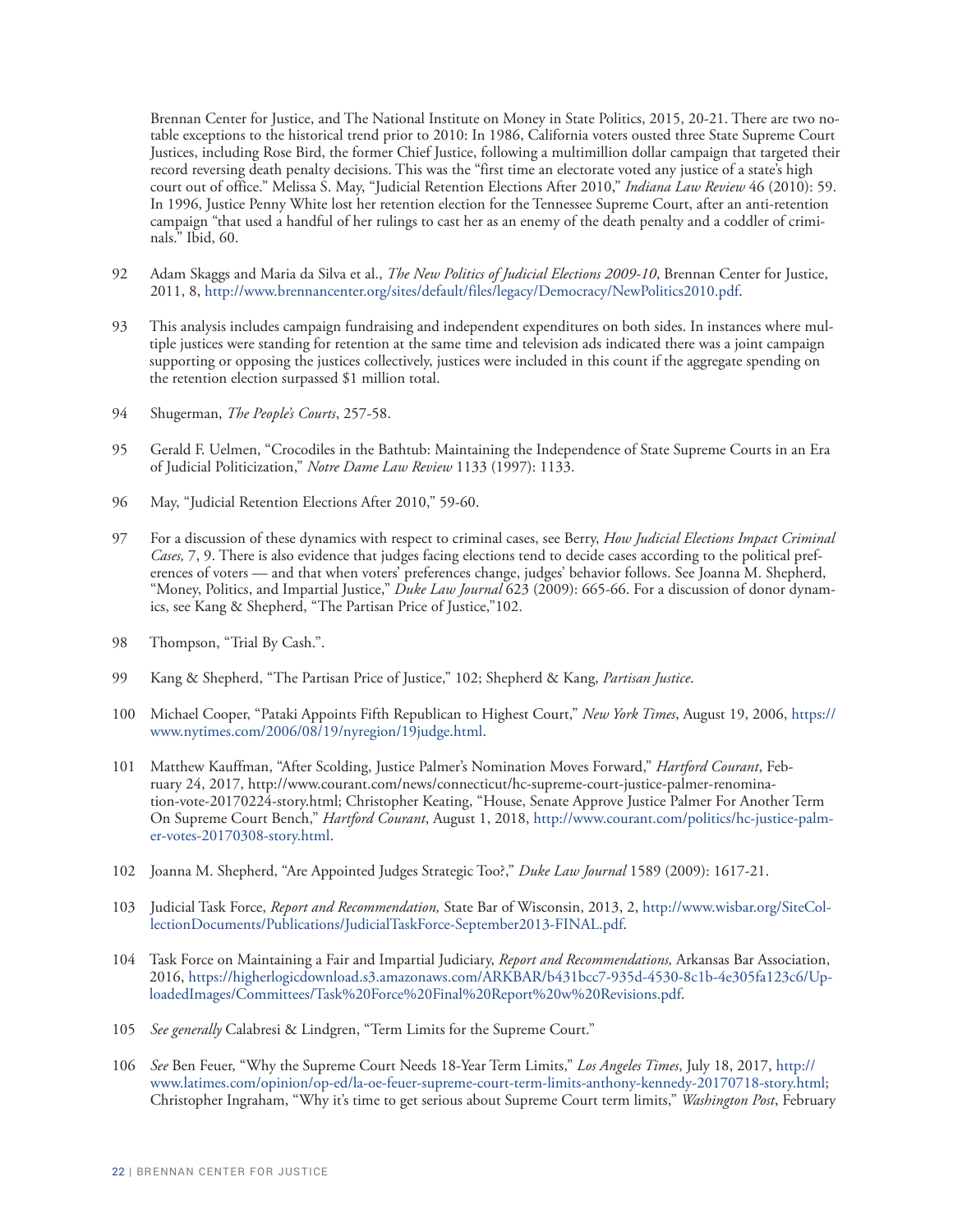13, 2016, https://www.washingtonpost.com/news/wonk/wp/2016/02/13/why-its-time-to-get-serious-about-supreme-court-term-limits/?utm\_term=.9908e2e9eede; Norm Ornstein, "Why the Supreme Court Needs Term Limits," *Atlantic*, May 22, 2014, https://www.theatlantic.com/politics/archive/2014/05/its-time-for-term-limitsfor-the-supreme-court/371415/; *Letter to Congress on the Regularization of Supreme Court Appointments Act of 2017*, Fix the Court, 2017, https://fixthecourt.com/2017/06/tlproposal/.

- 107 Lee Epstein et al., "Comparing Judicial Selection Systems," *William & Mary Bill of Rights Journal* 7 (2001): 30-31.
- 108 Cutting, *Judicial Retention in Hawaii,* 1*.*
- 109 Bill Raftery, "Oregon: unique proposal to switch to commission/appointment system for appellate judges; no retention elections," *Gavel to Gavel,* February 4, 2015, http://gaveltogavel.us/2015/02/04/oregon-unique-proposal-to-switch-to-commissionappointment-system-for-appellate-judges-no-retention-elections/.
- 110 "Judicial Selection: An Interactive Map," *Brennan Center for Justice.*
- 111 Clare Cushman, "Rookie on the Bench: The Role of the Junior Justice," *Journal of Supreme Court History* 282, (2007): 293.
- 112 Calabresi & Lindgren, "Term Limits for the Supreme Court," 811.
- 113 For example, a Brennan Center study of state supreme court justices who reached the bench through an interim appointment in states that provide for contested elections found that over one-third of justices who were initially appointed were unopposed in their first election, and 29 percent have never been opposed. Kate Berry & Cathleen Lisk, *Appointed and Advantaged: How Interim Vacancies Shape State Courts*, Brennan Center for Justice, 2017, https://www.brennancenter.org/sites/default/files/analysis/Appointed\_and\_Advantaged\_How\_Interim\_Appointments\_Shape\_State\_Courts\_0.pdf.
- 114 Analysis on file at the Brennan Center.
- 115 For example, Greg Abbott, the current Governor of Texas, served as an Associate Justice of the Supreme Court of Texas, and as of July 2018, five of President Trump's confirmed federal judges had previously served as state supreme court justices. See "Greg Abott," *Abbott Governor,* https://www.gregabbott.com/bio/; "Biographical Directory of Federal Judges," *Federal Judicial Center,* https://www.fjc.gov/history/judges/search/glossary-search/y.
- 116 Federal courts already provide an opportunity for judges to assume senior status. See Retirement on Salary; Retirement in Senior Status, 28 U.S.C. § 371(c).
- 117 Berry & Lisk, *Appointed and Advantaged*, 4.
- 118 "Judicial Selection: An Interactive Map," *Brennan Center for Justice*..
- 119 Model Code of Judicial Conduct, r. 2.11(A) (American Bar Association 2011).
- 120 Adam Skaggs & Andrew Silver, *Promoting Fair and Impartial Courts Through Recusal Reform*, Brennan Center for Justice, 2011, 1, http://www.brennancenter.org/sites/default/files/legacy/Democracy/Promoting\_Fair\_ Courts\_8.7.2011.pdf.
- 121 Bannon, *Rethinking Judicial Selection in State Courts*, 16. Indeed, Wisconsin has gone to the other extreme, adopting a recusal rule in 2010 providing that a judge "shall not be required" to recuse herself based solely on campaign spending. See, Effect of Campaign Contributions, Wis. SCR 60.04(7).
- 122 *New Poll: Vast Majority of Voters Fear Campaign Cash Skews Judges' Decisions*, Brennan Center for Justice, 2013, http://www.brennancenter.org/press-release/new-poll-vast-majority-voters-fear-campaign-cash-skews-judges-decisions.
- 123 Reports and other resources on judicial recusal are available here: https://www.brennancenter.org/analysis/judi-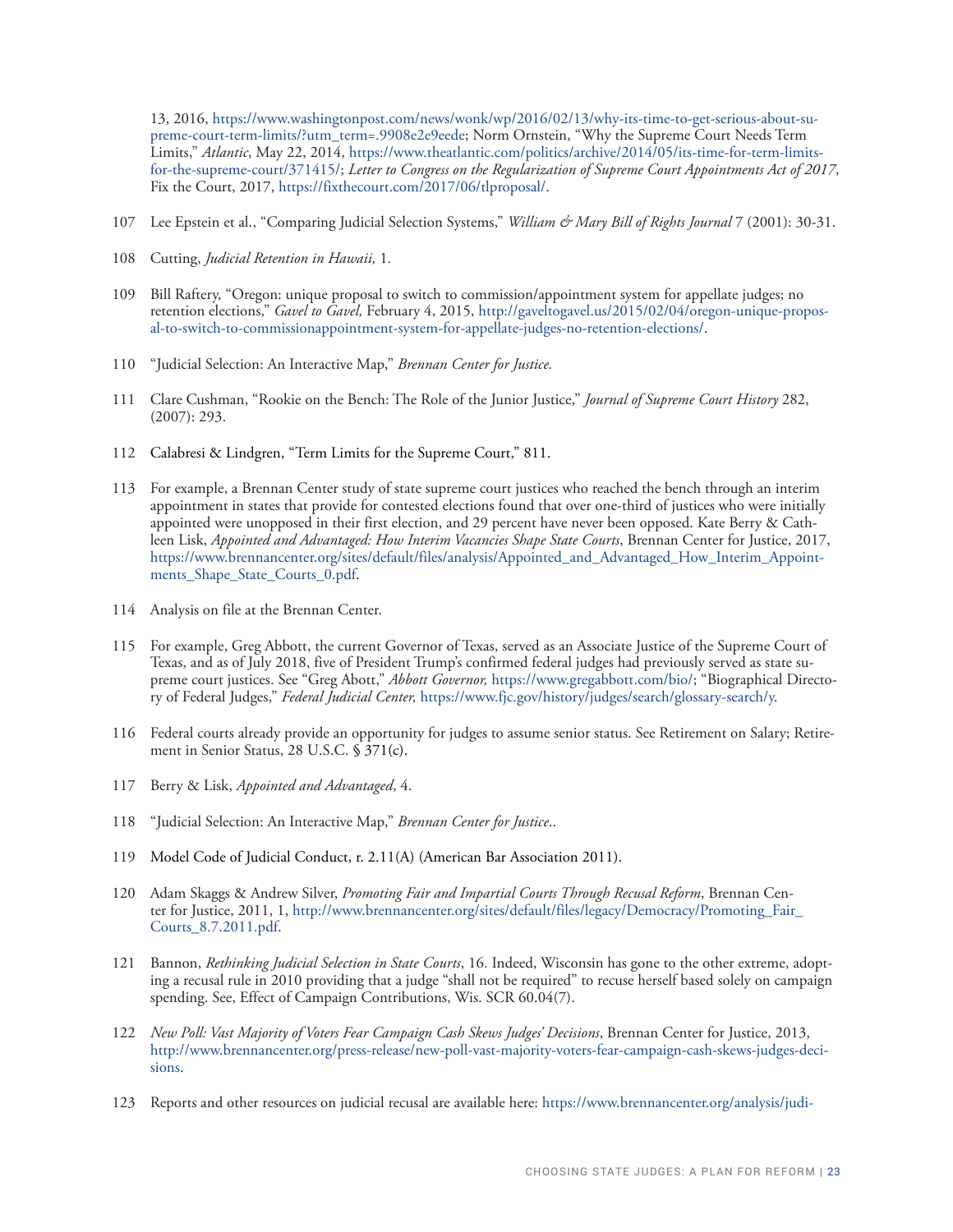cial-recusal.

- Morgan L. W. Hazelton et al., "Does Public Financing Affect Judicial Behavior? Evidence from the North Carolina Supreme Court," *American Politics Research* 587 (2015).
- Kowal, *Judicial Selection for the 21st Century,* 4-7.
- Haw. Const. art. VI, § 4.
- N.Y. Const. art. VI, § 2.
- N.M. Const. art. VI, § 35.
- Ibid.
- Colo. Const. art. VI, §§ 20(1), 24.
- N.Y. Const. art. VI, § 2.
- *50 State Guide to Redistricting*, Brennan Center for Justice, 2018, http://www.brennancenter.org/analysis/50-state-guide-redistricting.
- Colo. Const. art. VI, §§ 20(1), 24. "Judicial Nominating Commissions," Colorado Judicial Branch, https://www. courts.state.co.us/Courts/Supreme\_Court/Nominating.cfm; "Boards & Commissions Application," Colorado.gov, https://www.colorado.gov/governor/boards-commissions-application; "Judge Opportunities," Colorado Judicial Branch, https://www.courts.state.co.us/Careers/Judge.cfm.
- State of New Mexico Rules Governing Judicial Nominating Commissions, § 4 (2011), http://lawschool.unm.edu/ judsel/process/RulesGoverningJudicialNominatingCommissions0208.pdf.
- Ibid § 8(e).
- Reddick and Kourlis, *Choosing Judges: Judicial Nominating Commissions and the Selection of Supreme Court Justices*, 13.
- N.M. Const. art. VI, § 35.
- Mont. Code Ann. § 3-1-1001(a).
- Tenn. Code Ann. § 17-4-102.
- Ind. Const. art. VII, § 9.
- N.Y. Const. art. VI, § 2(d).
- Utah Const. art. VIII, § 8; Utah Code Ann. § 78A-10-202.
- R.I. Gen. Laws § 8-16.1-2(a)(3).
- S.C. Code Ann. § 2-19-10(C).
- Colo. Const. art. VI, § 24(1).
- *See* Rebecca Love Kourlis & Malia Reddick, *Transparent Courthouse Revisited: An Updated Blueprint for Judicial Performance Evaluation*, Institute for the Advancement of the American Legal System, 2016, 1, http://iaals.du.edu/ sites/default/files/documents/publications/transparent\_courthouse\_revisited.pdf.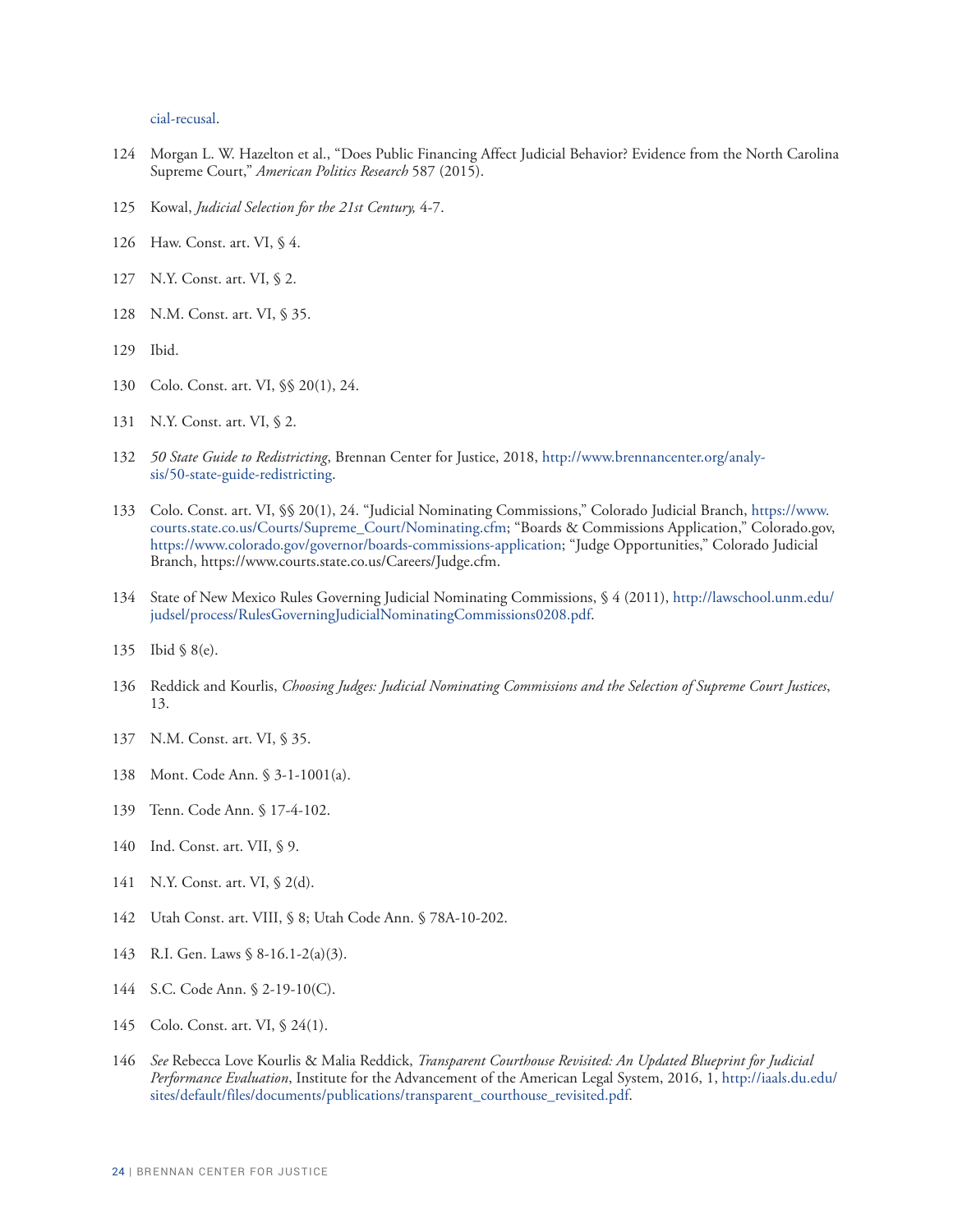- 147 A recent report by IAALS suggests best practices for judicial discipline. See Rebecca Love Kourlis et al, *Recommendations for Judicial Discipline Systems*, Institute for the Advancement of the American Legal System, 2018, http:// iaals.du.edu/sites/default/files/documents/publications/recommendations\_for\_judicial\_discipline\_systems.pdf.
- 148 *When Confidentiality Ceases in Judicial Discipline Proceedings*, National Center for State Courts Center for Judicial Ethics, 2017, https://www.ncsc.org/~/media/Files/PDF/Topics/Center%20for%20Judicial%20Ethics/When-confidentiality-ceases.ashx.

## **Endnotes for Boxes on Pages 8 and 9**

- i Forty-three percent of Americans currently identify as independents. Jeffrey M. Jones, "Americans' Identification as Independents Back Up in 2017," Gallup, January 8, 2018, https://news.gallup.com/poll/225056/americans-identification-independents-back-2017.aspx; "In Depth: Topics A to Z — Party Affiliation," Gallup, https://news.gallup. com/poll/15370/party-affiliation.aspx.
- ii Kate Berry, *Building a Diverse Bench: A Guide for Judicial Nominating Commissioners*, Brennan Center for Justice, 2017, 11, https://www.brennancenter.org/sites/default/files/publications/Building\_Diverse\_Bench.pdf.
- iii Rachel Paine Caufield, "How the Pickers Pick: Finding a Set of Best Practices for Judicial Nominating Commissions," *Fordham Urban Law Journal* 34 (2007): 192, https://pdfs.semanticscholar.org/aaad/4330007115738d7b-2897cc9a1f5cee262abc.pdf.
- iv Two-thirds of states with nominating commissions make public the identity of applicants, while approximately half make at least some of the interviews open to the public. Reddick and Kourlis, *Choosing Judges: Judicial Nominating Commissions and the Selection of Supreme Court Justices*, 13, 21 (describing successful transparent process in Arizona).
- v For example, Arizona makes the vote totals public in its meeting minutes, though it doesn't publicize how individual commissioners voted: "Minutes," Commission on Appellate Court Appointments, October 17, 2016, https:// www.azcourts.gov/Portals/75/Appellate\_Vacancies/Minutes/Interview10-17-16Minutes-Portley.pdf.
- vi *See Model Code of Conduct for Judicial Nominating Commissioners*, Institute for the Advancement of the American Legal System, 2016, http://iaals.du.edu/sites/default/files/documents/publications/model\_code\_of\_conduct\_for\_ judicial\_nominating\_commissioners.pdf.
- vii Joshi, *Diversity Counts: Why States Should Measure the Diversity of Their Judges and How They Can Do It*.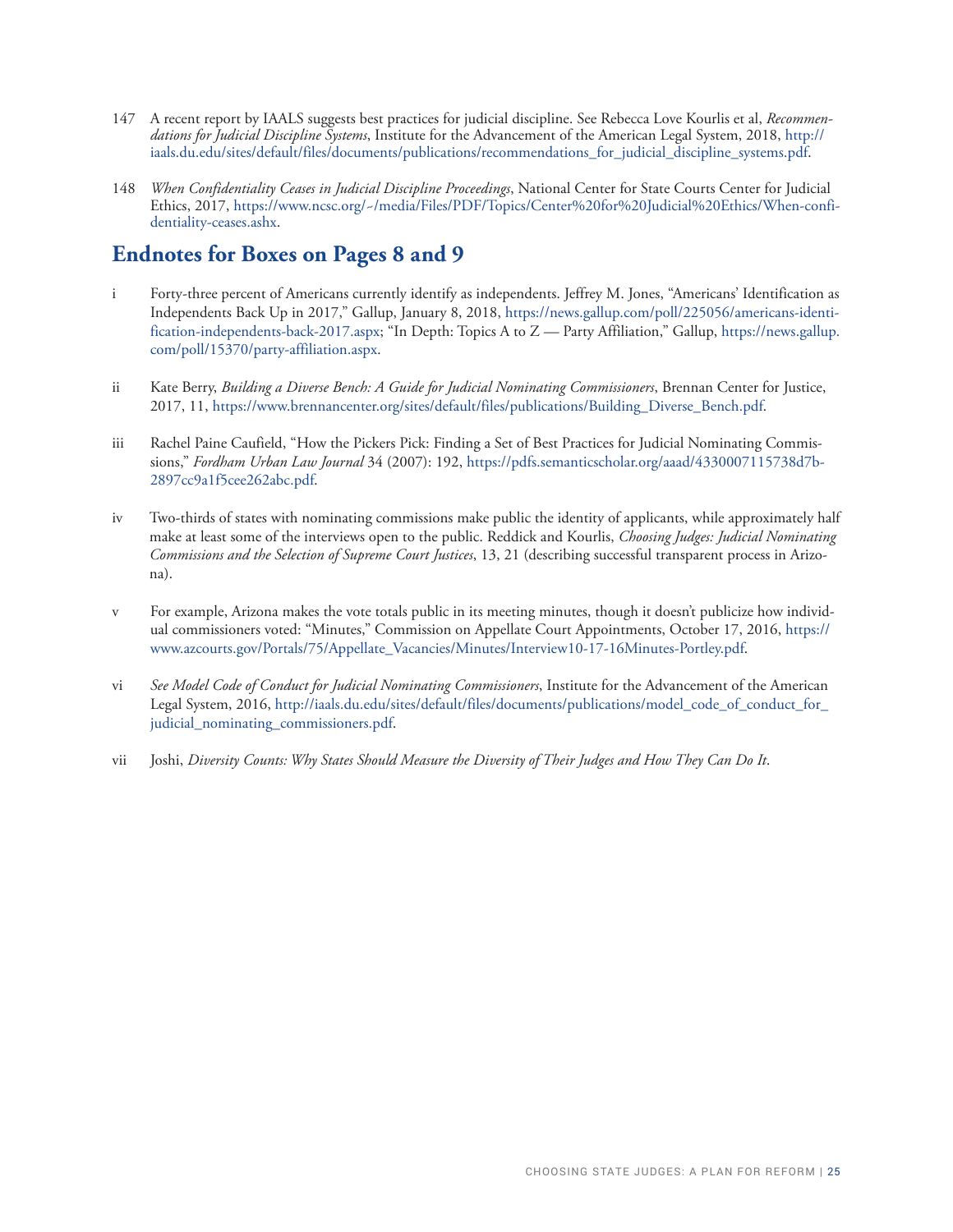## **Stay Connected to the Brennan Center**

Visit our website at **www.brennancenter.org**. Sign up for our electronic newsletters at **www.brennancenter.org/signup**.

**Insider** | Up-to-the-minute info on our work, publications, events, and more.

**Justice Update** | Snapshot of our justice work and latest developments in the field.

**Money in Politics** | Latest state and national developments and original analysis.

**Redistricting Roundup** | Analysis of current legal battles and legislative efforts.

Fair Courts | Comprehensive news roundup spotlighting judges and the courts.

**Liberty & National Security** | Updates on privacy, government oversight, and accountability.

**Twitter** | www.twitter.com/BrennanCenter **Facebook** | www.facebook.com/BrennanCenter **Instagram** | www.instagram.com/brennancenter

## **New and Forthcoming Brennan Center Publications**

*Task Force on Rule of Law & Democracy: Proposals for Reform* Co-chairs, Preet Bharara and Christine Todd Whitman

*Better Safe Than Sorry: How Election Officials Can Plan Ahead to Protect the Vote in the Face of a Cyberattack* Edgardo Cortéz, Liz Howard, and Lawrence Norden

> *Purges: A Growing Threat to the Right to Vote* Jonathan Brater, Kevin Morris, Myrna Pérez, and Christopher Deluzio

> > *The State of Voting 2018* Wendy R. Weiser and Max Feldman

*Liberty & National Security: An Election Agenda for Candidates, Activists, and Legislators*  Faiza Patel, Elizabeth (Liza) Goitein, and Michael Price

> *Extreme Gerrymandering and the 2018 Midterm* Laura Royden, Michael Li, and Yurij Rudensky

> > *The Fight to Vote* Michael Waldman

### **About the Brennan Center's Publications**

**Red cover** | Research reports offer in-depth empirical findings. **Blue cover** | Policy proposals offer innovative, concrete reform solutions. White cover | White papers offer a compelling analysis of a pressing legal or policy issue.

For more information, please visit **www.brennancenter.org**.